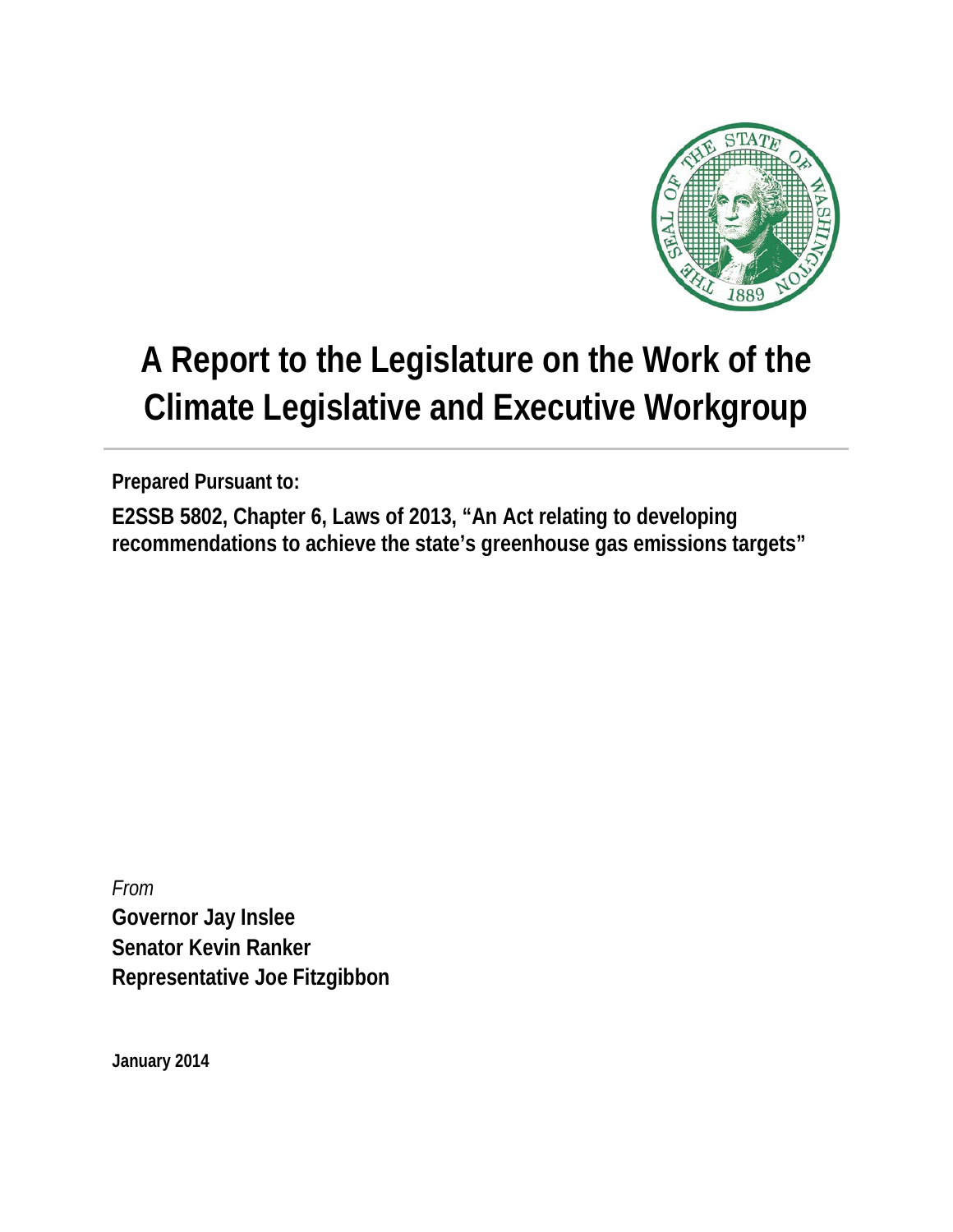# **Climate Legislative and Executive Workgroup**

### Members

Governor Jay Inslee (Chair) Senator Doug Ericksen  $(42<sup>nd</sup>$  Legislative District) Senator Kevin Ranker  $(40<sup>th</sup>$  Legislative District) Representative Joe Fitzgibbon (34<sup>th</sup> Legislative District) Representative Shelly Short  $(7<sup>th</sup>$  Legislative District)

# Alternates

Senator Sharon Brown  $(8<sup>th</sup>$  Legislative District) Senator Annette Cleveland (49<sup>th</sup> Legislative District) Representative Jessyn Farrell (46<sup>th</sup> Legislative District) Representative Jake Fey  $(27<sup>th</sup>$  Legislative District) Representative Liz Pike (18<sup>th</sup> Legislative District)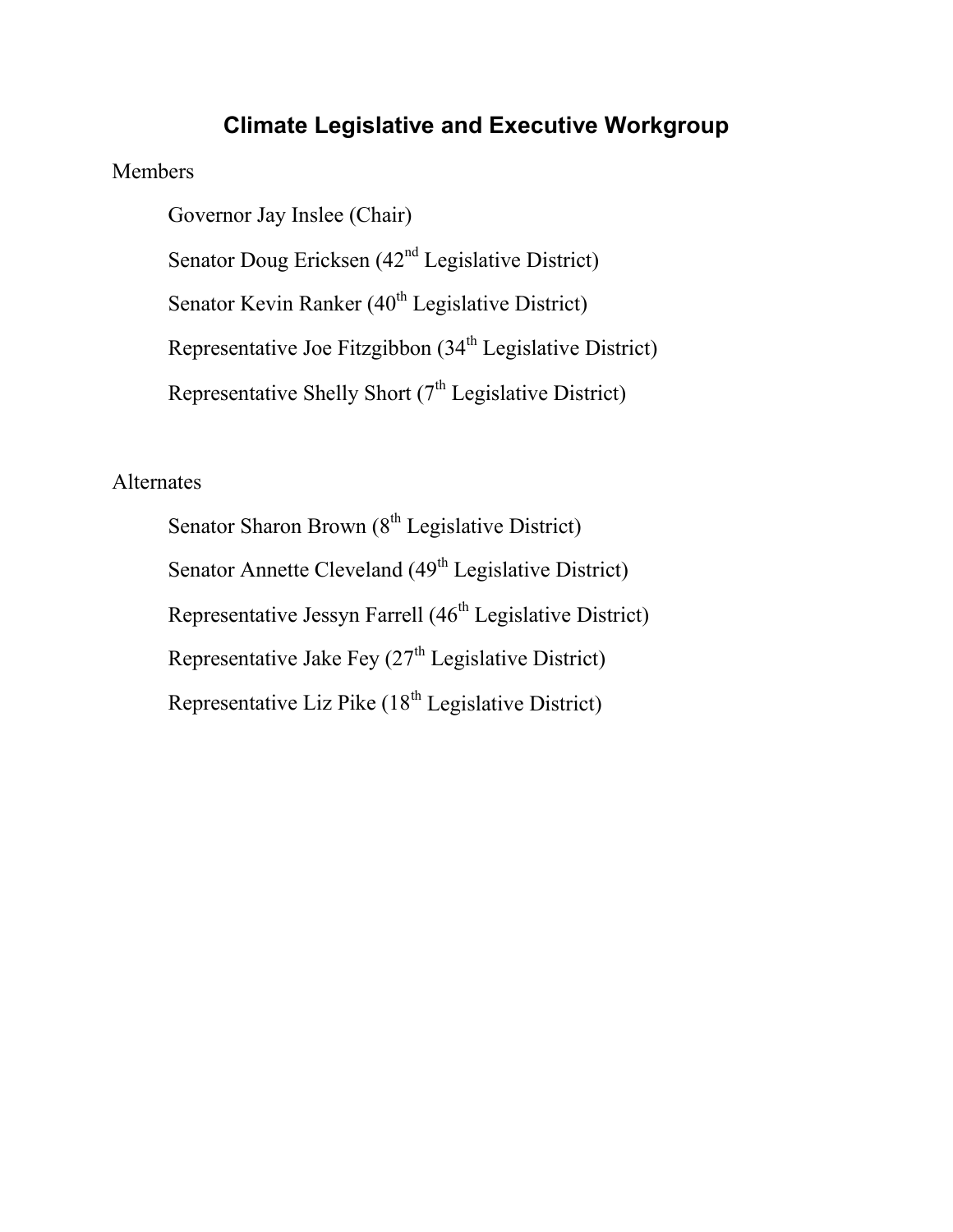

January 21, 2014

TO: The Honorable Doug Ericksen, Chair The Honorable John McCoy, Ranking Member Honorable Members of the Senate Committee on Energy, Environment and Telecommunications

The Honorable Andy Hill, Chair The Honorable James Hargrove, Ranking Member Honorable Members of the Senate Committee on Ways and Means

The Honorable Curtis King, Co-Chair The Honorable Tracey Eide, Co-Chair Honorable Members of the Senate Committee on Transportation

The Honorable Joe Fitzgibbon, Chair The Honorable Shelly Short, Ranking Member Honorable Members of the House Committee on Environment

The Honorable Jeff Morris, Chair The Honorable Norma Smith, Ranking Member Honorable Members of the House Committee on Technology and Economic Development

The Honorable Ross Hunter, Chair The Honorable Bruce Chandler, Ranking Member Honorable Members of the House Committee on Appropriations

The Honorable Hans Dunshee, Chair The Honorable Richard DeBolt, Ranking Member Honorable Members of the House Committee on Capital Budget

The Honorable Reuven Carlyle, Chair The Honorable Terry Nealey, Ranking Member Honorable Members of the House Committee on Finance

The Honorable Judy Clibborn, Chair The Honorable Ed Orcutt, Ranking Member Honorable Members of the House Committee on Transportation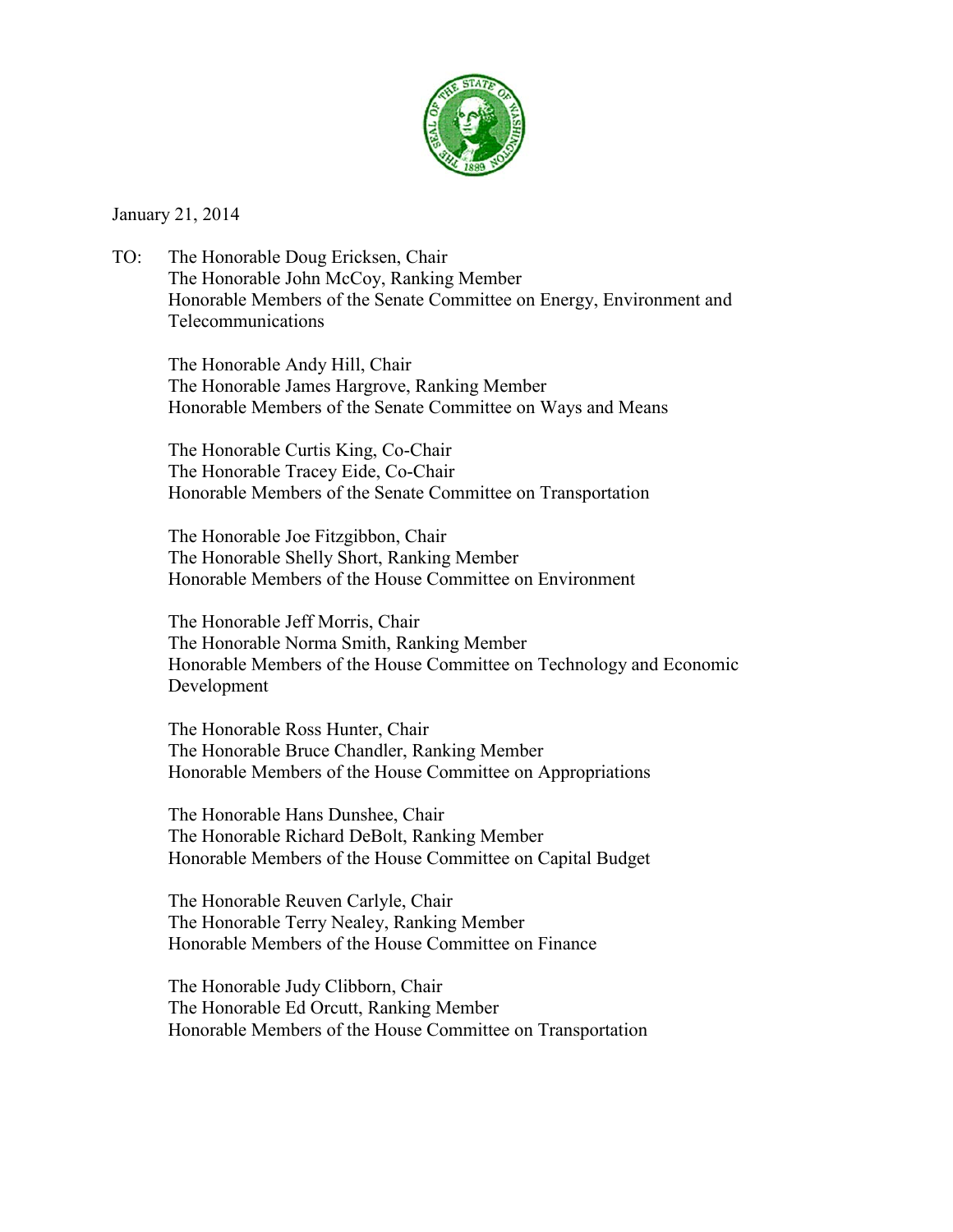We are pleased to present our report on the work of the Climate Legislative and Executive Workgroup, as required by Engrossed Second Substitute Senate Bill 5802 (Chapter 6, Laws of 2013).

The Climate Legislative and Executive Workgroup was created by the Legislature "… to recommend a state program of actions and policies to reduce greenhouse gas emissions, that if implemented would ensure achievement of the state's emissions targets in RCW 70.235.020."

Every member of the Workgroup was actively engaged in this work. However, we were unable to reach agreement on formal recommendations that could be supported by three or more legislative members of the Workgroup, as specified in the Act. While we do not represent all members of the Workgroup, we respectfully submit this report in fulfillment of the statutory charge.

A tremendous amount of hard work and dedication was devoted to the Workgroup. We reviewed our existing state and federal policies, and the progress we've made toward our carbon pollution limits. We carefully considered the broad scope of policies that have been put to use in many jurisdictions around the world. And we listened carefully to our citizens.

We learned that existing state and federal policies will get us well over half way toward the state's 2020 emission limits. However, our 2020 statutory limits will not be met without additional action, and even further actions will be required to achieve the limits in later years. We learned that we don't have to invent the wheel here, just refine it to fit our state, avoid unintended consequences and commit to finding the solutions that will work best in our state. And we heard loud and clear that our citizens want, and are expecting, leadership on this issue.

We believe the work has provided a strong foundation of knowledge upon which we can continue to make progress.

To meet the Workgroup's statutory obligation, we have identified a set of actions that will secure the additional emission reductions by the required dates, and are recommending that the state move forward to design and implement these actions.

Based on the information reviewed by the Workgroup, we believe the proposed policies are the most effective tools we have available to meet our state emission limits. As we move forward, it will be important to design our actions in a way that maximizes the benefits and minimizes the costs of implementation by directly considering our emissions and energy sources, and our businesses and jobs. To accomplish this work, we must engage our best minds from within and outside government.

The Legislature should be actively engaged in this process through an ongoing executive and legislative dialogue on the actions we should take to reduce greenhouse gas emissions, consistent with the established statutory limits. Once specific proposals emerge, they will be subject to review by legislators, stakeholders and our citizens.

Our proposals for actions are outlined in the report that follows.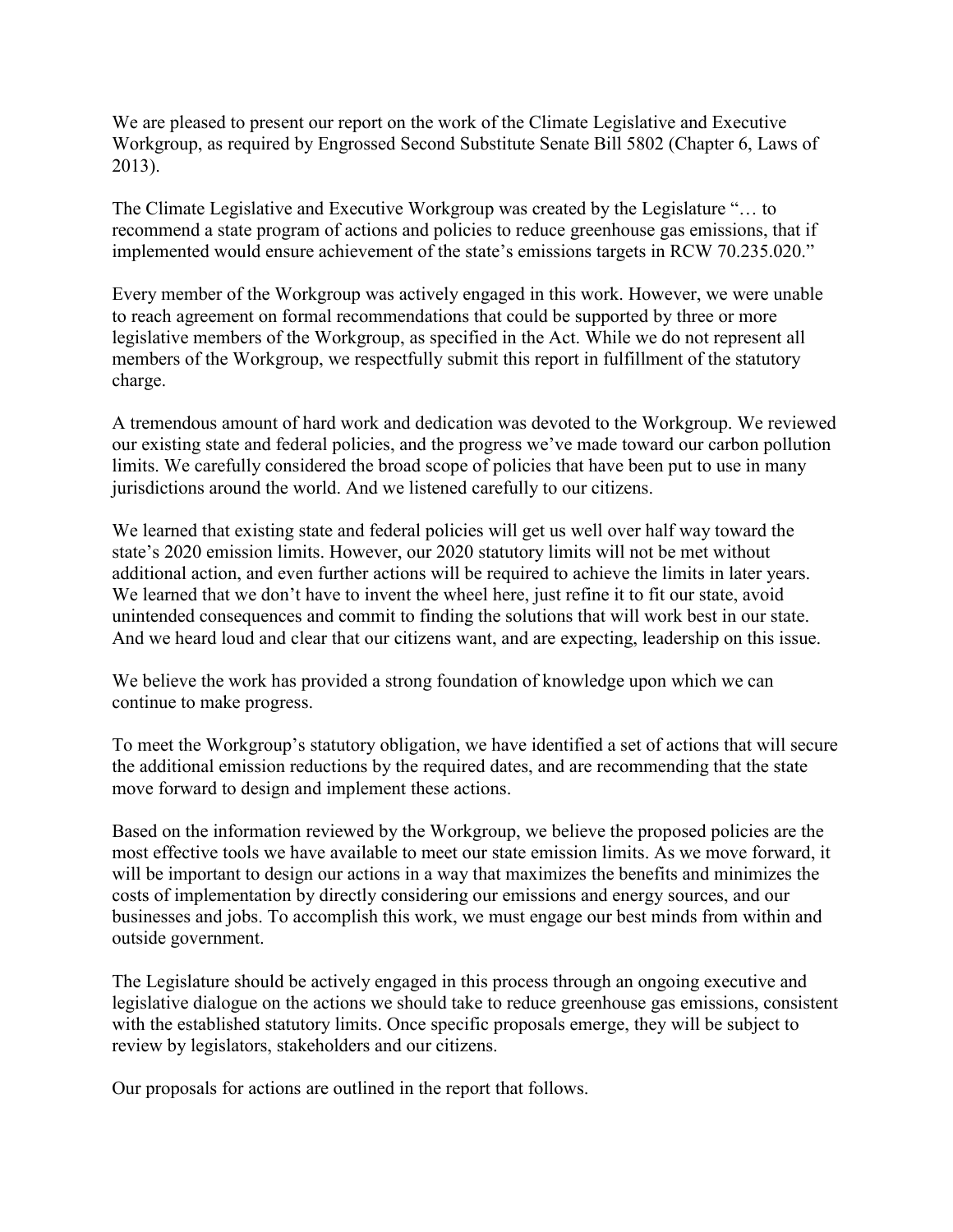We believe action is needed now. Washington must reduce carbon emissions in the most costeffective way possible, and the longer we wait, the more expensive the carbon reductions necessary to reach a safe level will be. Thus it is in the economic interest of Washingtonians to act now.

By taking action now, we can do our part in preventing climate change from becoming worse while concurrently capturing the job growth opportunities offered by a clean energy economy. This is a tall order, but one we are confident we must, and can, achieve.

We urge your consideration of this report and your support for the next steps we must take.

Governor Jay Inslee Senator Kevin Ranker Representative Joe Fitzgibbon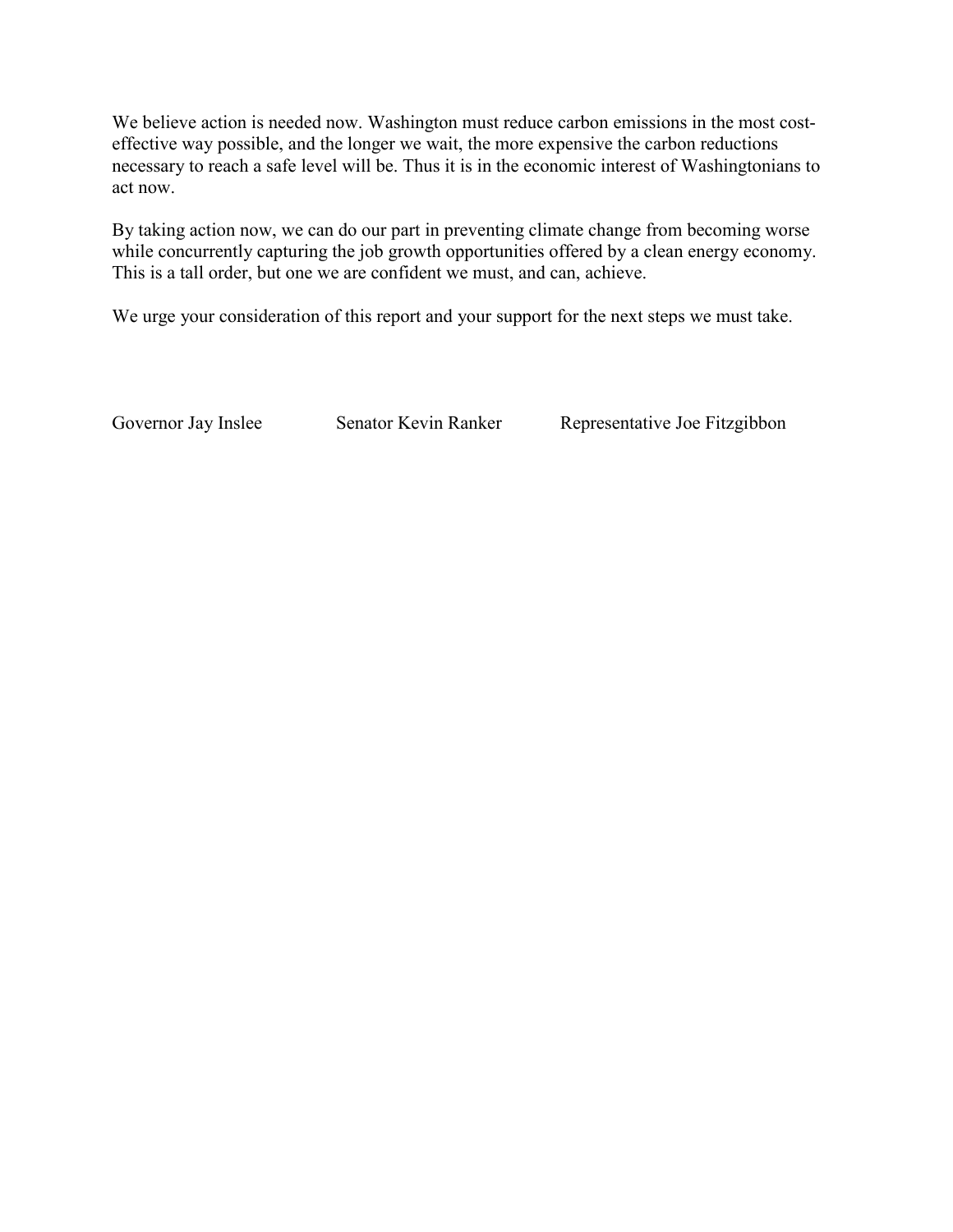# **Contents**

| I.                  | <b>Introduction</b>                                                                                |                                                |                                                                           |    |  |  |  |
|---------------------|----------------------------------------------------------------------------------------------------|------------------------------------------------|---------------------------------------------------------------------------|----|--|--|--|
|                     |                                                                                                    |                                                | A. Background                                                             | 1  |  |  |  |
|                     |                                                                                                    | B. Climate Legislative and Executive Workgroup |                                                                           |    |  |  |  |
|                     |                                                                                                    | 1.                                             | Membership                                                                | 1  |  |  |  |
|                     |                                                                                                    | 2.                                             | Purpose of the Workgroup                                                  | 2  |  |  |  |
|                     |                                                                                                    |                                                | 3. Workgroup Process                                                      | 2  |  |  |  |
|                     | C. Evaluation of Approaches to Reducing Greenhouse Gas<br>Emissions                                |                                                |                                                                           | 2  |  |  |  |
|                     |                                                                                                    |                                                | D. Summary of Results from the Consultant's Evaluation                    | 3  |  |  |  |
| II.                 | <b>Actions Proposed by Governor Inslee, Senator</b><br><b>Ranker and Representative Fitzgibbon</b> |                                                |                                                                           |    |  |  |  |
|                     |                                                                                                    | A. Findings and Conclusions                    |                                                                           |    |  |  |  |
|                     |                                                                                                    |                                                | <b>B.</b> Next Steps                                                      | 8  |  |  |  |
|                     |                                                                                                    | 1.                                             | Proposed Actions                                                          | 8  |  |  |  |
|                     |                                                                                                    | 2.                                             | <b>Program Design Considerations</b>                                      | 9  |  |  |  |
|                     |                                                                                                    | 3.                                             | <b>Economic Considerations</b>                                            | 9  |  |  |  |
|                     |                                                                                                    |                                                | 4. Future Process and Timeline                                            | 10 |  |  |  |
| <b>Appendices</b>   |                                                                                                    |                                                |                                                                           |    |  |  |  |
| Attached to report: |                                                                                                    |                                                |                                                                           |    |  |  |  |
|                     |                                                                                                    | 1.                                             | Engrossed Second Substitute Senate Bill 5802<br>(Chapter 6, Laws of 2013) | 11 |  |  |  |
|                     |                                                                                                    | 2.                                             | RCW 70.235.020                                                            | 17 |  |  |  |
|                     |                                                                                                    | 3.                                             | Workgroup Schedule                                                        | 19 |  |  |  |
| Online links to:    |                                                                                                    |                                                |                                                                           | 20 |  |  |  |
|                     |                                                                                                    | 1.                                             | <b>Evaluation Reports by Leidos</b>                                       |    |  |  |  |
|                     |                                                                                                    | 2.                                             | <b>Workgroup Meeting Summaries</b>                                        |    |  |  |  |
|                     |                                                                                                    | 3.                                             | <b>Public Hearing Summaries</b>                                           |    |  |  |  |
|                     |                                                                                                    | 4.                                             | <b>Written Public Comments</b>                                            |    |  |  |  |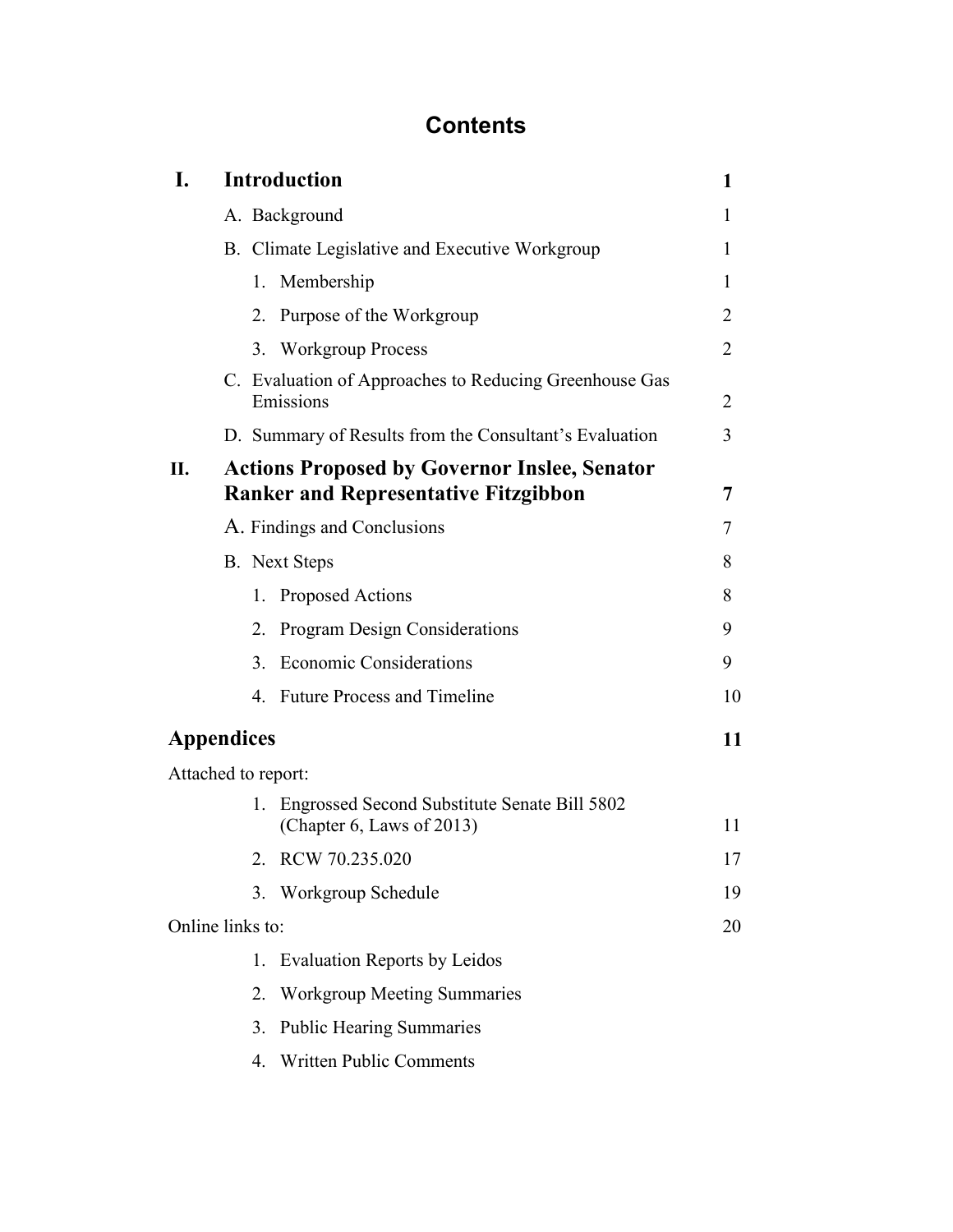# **A Report on the Work of the Climate Legislative and Executive Workgroup**

### **I. Introduction**

### **A. Background**

The 2008 Washington State Legislature enacted Chapter 70.235 RCW, an act limiting greenhouse gas (GHG) emissions in Washington state. RCW 70.235.020 reads:

"The State shall limit emissions of greenhouse gases to achieve the following reductions for Washington State:

- By 2020, reduce overall emissions of greenhouse gases in the State to 1990 levels;
- By 2035, reduce overall emissions of greenhouse gases in the State to 25 percent below 1990 levels;
- By 2050, the state will do its part to reach global climate stabilization levels by reducing overall emissions to 50 percent below 1990 levels, or 70 percent below the State's expected emissions that year."

The Legislature has also enacted a range of policies to track and reduce emissions of GHG in Washington.

### **B. Climate Legislative and Executive Workgroup**

The 2013 Legislature passed Engrossed Second Substitute Senate Bill 5802 [\(E2SSB 5802\)](http://apps.leg.wa.gov/documents/billdocs/2013-14/Pdf/Bills/Session%20Law/5802-S2.SL.pdf), an act related to developing recommendations to achieve the state's GHG emissions targets. The Climate Legislative and Executive Workgroup was created by the act and charged with the responsibility of developing the recommendations.

### **1. Membership**

The Climate Legislative and Executive Workgroup (Workgroup) was composed of the Governor and four members of the Legislature. The Workgroup members are:

- Governor Jay Inslee (Chair)
- Senator Doug Ericksen  $(42<sup>nd</sup>$  Legislative District)
- Senator Kevin Ranker  $(40^{th}$  Legislative District)
- Representative Joe Fitzgibbon  $(34<sup>th</sup>$  Legislative District
- Representative Shelly Short  $(7<sup>th</sup>$  Legislative District)

Also appointed to the Workgroup are five alternates: Senator Sharon Brown  $(8<sup>th</sup>$  Legislative District), Senator Annette Cleveland (49<sup>th</sup> Legislative District), Representative Jessyn Farrell  $(46<sup>th</sup>$  Legislative District), Representative Jake Fey  $(27<sup>th</sup>$  Legislative District) and Representative Liz Pike  $(18<sup>th</sup>$  Legislative District).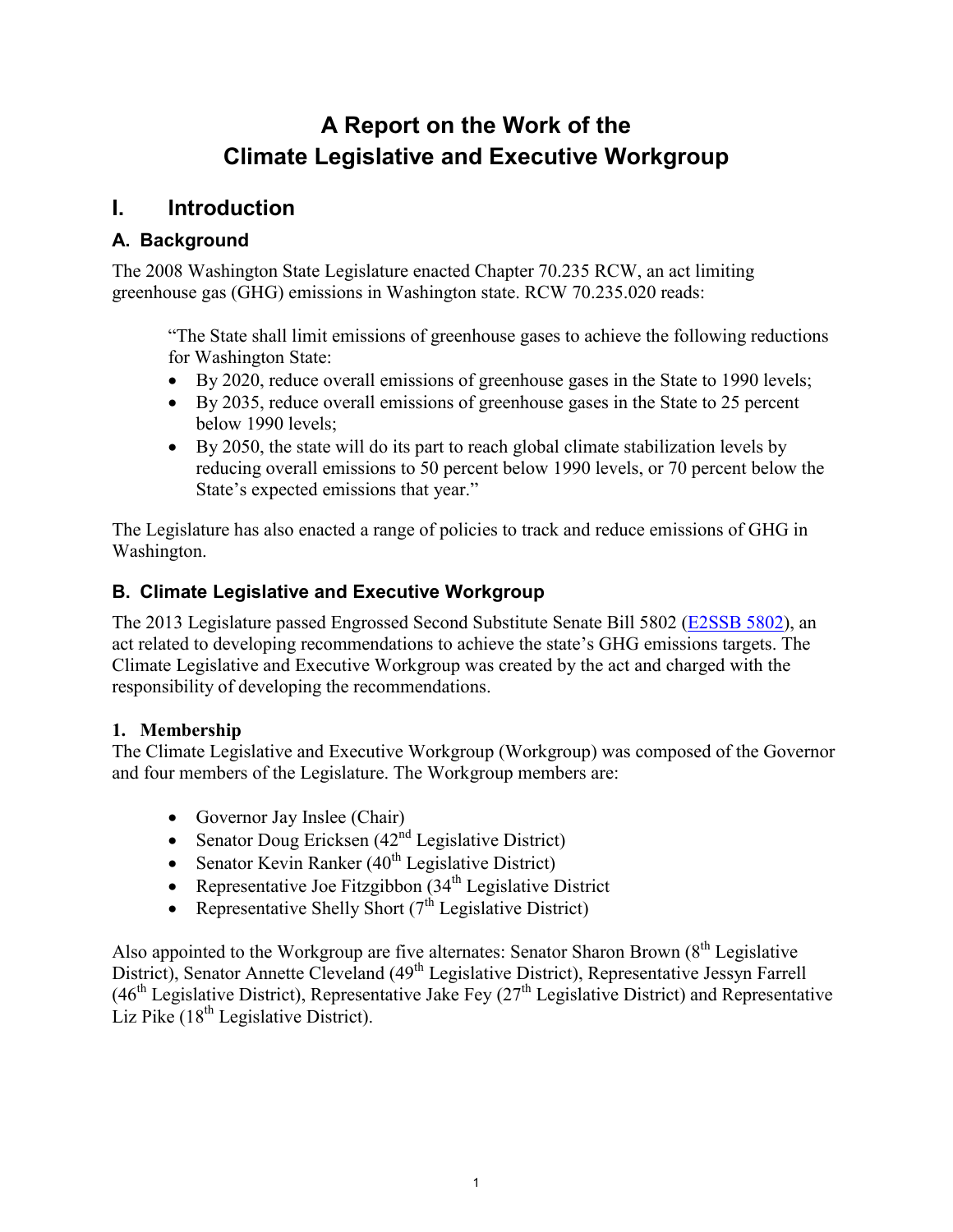#### **2. Purpose of the Workgroup**

E2SSB 5802 Section 2(4) of the act states:

"The purpose of the work group is to recommend a state program of actions and policies to reduce greenhouse gas emissions, that if implemented would ensure achievement of the state's emissions targets in RCW 70.235.020. The recommendations must be prioritized to ensure the greatest amount of environmental benefit for each dollar spent and based on measures of environmental effectiveness, including consideration of current best science, the effectiveness of the program and policies in terms of costs, benefits, and results, and how best to administer the program and policies. The Workgroup recommendations must include a timeline for actions and funding needed to implement the recommendations."

The Workgroup's report must be provided to the appropriate policy and fiscal committees of the Senate and House of Representatives by December 31, 2013 (Section 2(8)).

#### **3. Workgroup Process**

The Workgroup began meeting in May 2013 and held eight open meetings by the December 31 deadline. [Agenda and materials](http://www.governor.wa.gov/issues/economy/climateWorkgroup/meetings.aspx) for all meetings are posted on the Governor's website; all meetings were recorded by TVW. Since September 2013, the Workgroup's meetings were managed and facilitated by Triangle Associates, Inc., which was selected by the Workgroup on a competitive basis.

As required by Section 1 of the act, the Office of Financial Management hired an independent and objective consultant selected by the Workgroup to prepare a credible evaluation of approaches to reduce GHG emissions. Section 2(6) of the act requires the Workgroup to use the evaluation to inform the Workgroup about experiences in other jurisdictions. The Workgroup selected, on a competitive basis, Science Applications International Corporation, which is now doing business as Leidos, to prepare the evaluation.

In addition to its open meetings, the Workgroup held three public hearings in 2013: October 16 in Spokane, October 23 in Seattle and December 13 in Olympia. More than 1,000 people attended the hearings. The Workgroup heard testimony at these public hearings from more than 200 citizens who expressed their views on the Workgroup's charge, suggested ideas on approaches to reducing Washington's GHG emissions and provided comments on the Workgroup draft reports. In addition, more than 8,500 written comments were received by email, regular mail or at the hearings. The Workgroup members placed equal value on oral and written comments.

### **C. Evaluation of Approaches to Reducing GHG Emissions**

The act specifies the scope of the consultant's evaluation of approaches to reducing GHG emissions (See Appendix A – E2SSB 5802 section 1(3)-(5)). In particular, Leidos was charged with:

1. Analyzing Washington state's emissions and related energy consumption and existing GHG reduction policies as adopted by the state;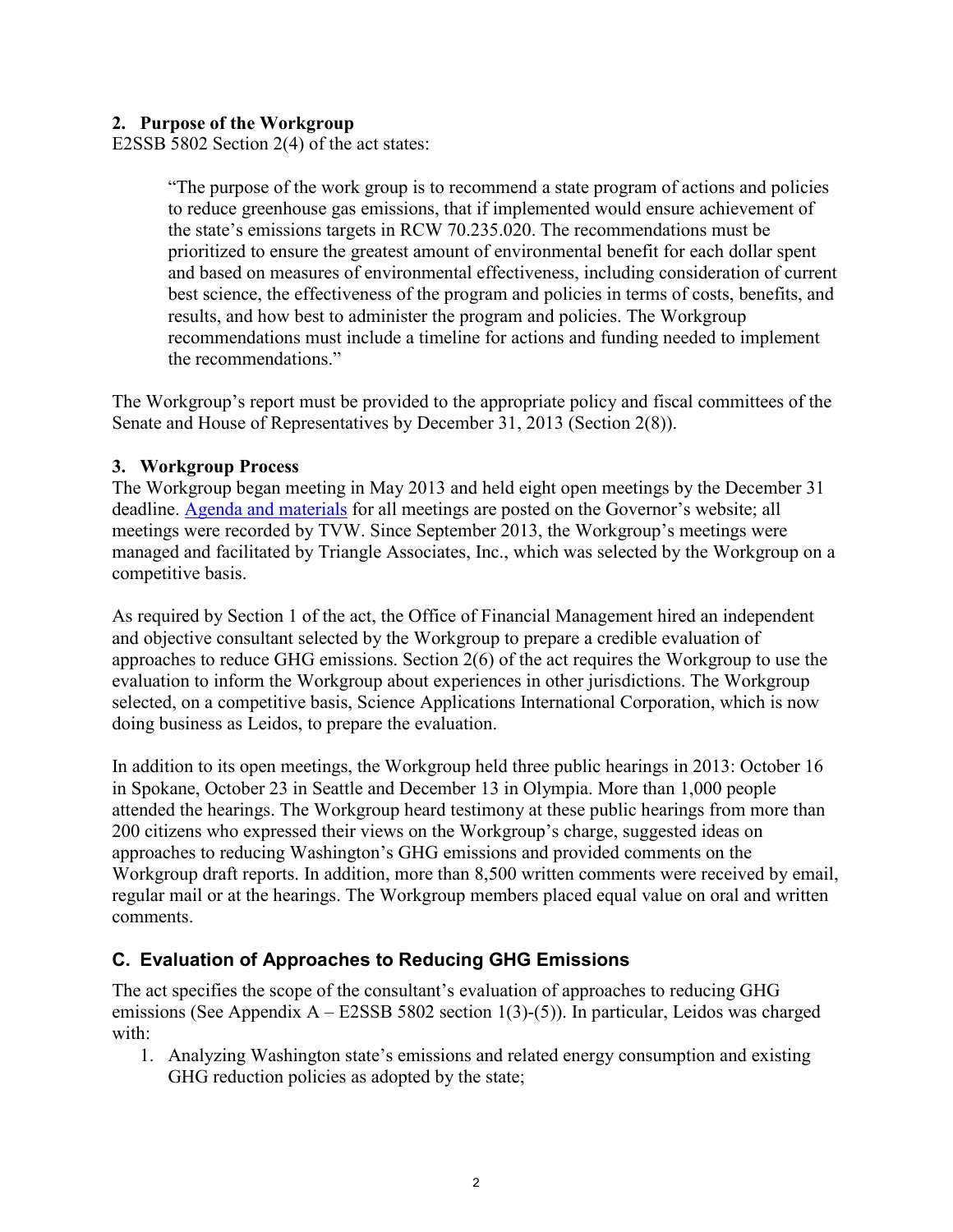- 2. Examining and summarizing federal policies that will contribute to meeting the state GHG emissions targets; and
- 3. Evaluating GHG emissions reduction programs adopted in other jurisdictions, including those being implemented in the Pacific Northwest, on the West Coast, in neighboring provinces in Canada, and in other states and countries.

The evaluation final report was submitted in October 2013. Leidos also produced separate reports on each of the tasks outlined in 1 through 3 above, as well as additional selective analyses, at the request of the Workgroup.

The consultant's reports are available online at the links identified in the appendices.

### **D. Summary of Results from the Consultant's Evaluation**

#### **1. Washington's GHG Emissions**

Total emissions in Washington in 2010 were 96.1 million metric tons of carbon dioxide equivalents ( $MMTCO<sub>2</sub>e$ ). Despite declines in recent years, the transportation sector remains the largest source of emissions, and in 2010, accounted for 44 percent of total GHG emissions in the state. Within this sector, the consumption of gasoline in vehicles is the largest single source of emissions, accounting for more than 23 percent of total emissions.

The electricity sector and residential, commercial and industrial (RCI) sectors are the secondand third-largest emitting sectors, respectively. In the electricity sector, coal consumption for electricity is the largest single source, while in the RCI sector, natural gas consumption is the largest source — primarily heating fuel for buildings — followed by oil used in the industrial sector. Figure 1 below illustrates Washington emissions sources and GHG in 2010.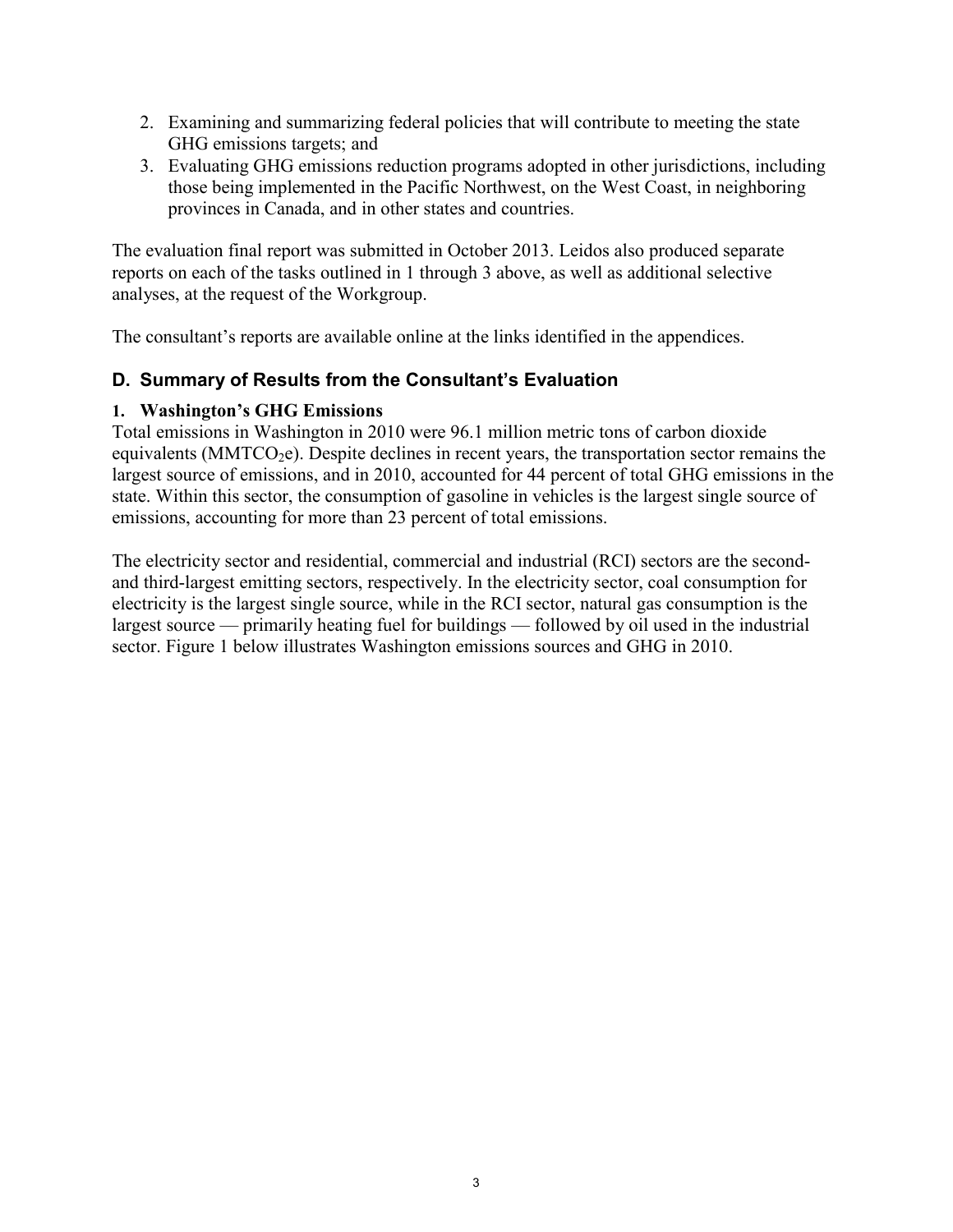

**Figure 1: Washington State GHG Emissions by Source in 2010**

#### **2. Progress through Current State and Federal Policy**

To date, Washington has implemented a variety of policies that reduce emissions in the transportation, electricity, and residential and commercial sectors. In addition, current federal policies are contributing additional reductions, mostly in the transportation sector. Reductions from these state policies, as well as the federal renewable fuel standard, are summarized in Table 1. Together, these policies are estimated to reduce Washington's emissions by 17.2, 30.6 and 38.1 MMTCO2e in 2020, 2035 and 2050, respectively.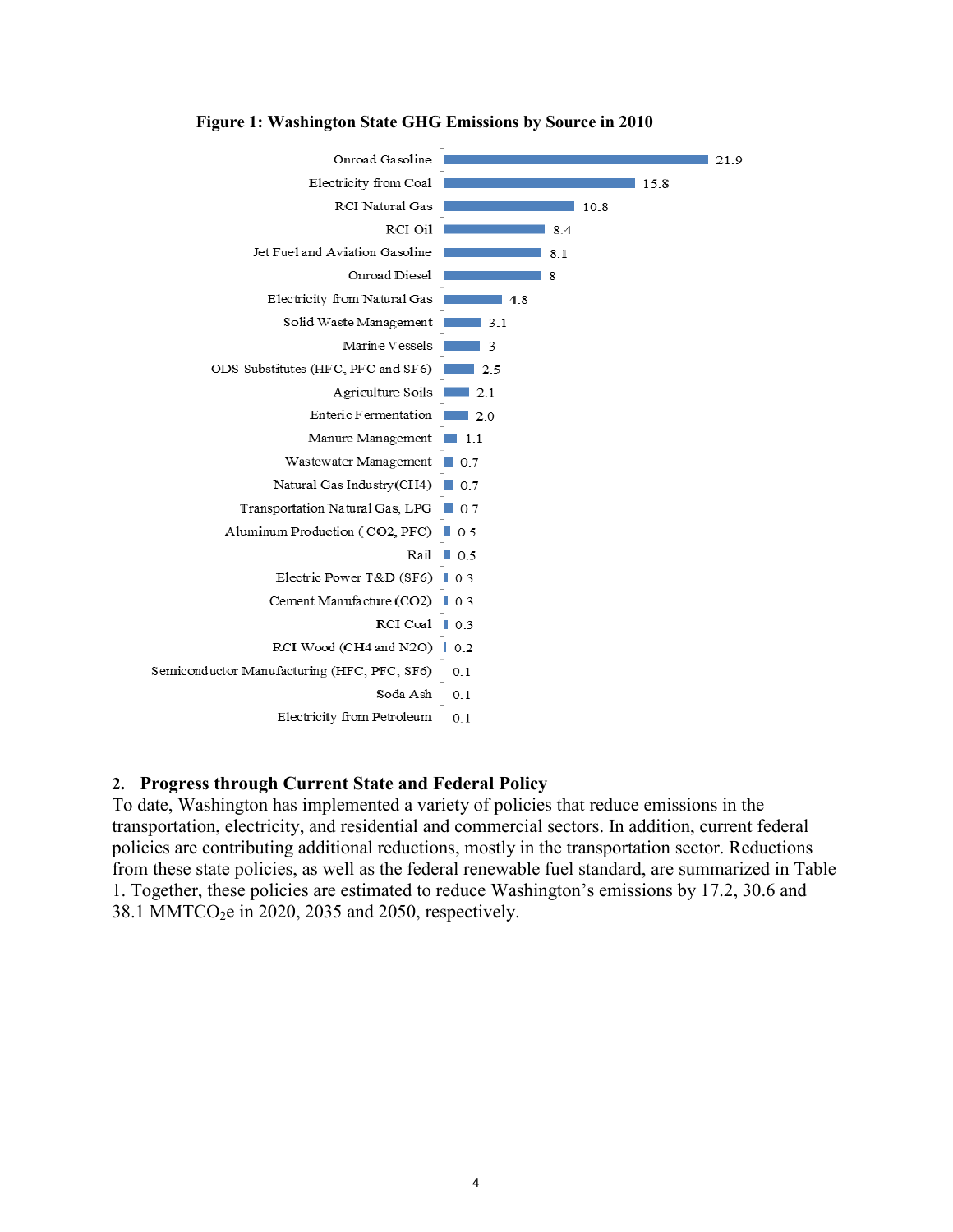| <b>Current Policy</b>                                                     | <b>GHG Emission Reductions</b><br>(MMTCO <sub>2</sub> e) |      |      |  |
|---------------------------------------------------------------------------|----------------------------------------------------------|------|------|--|
|                                                                           | 2020                                                     | 2035 | 2050 |  |
| State renewable fuel (diesel) standard                                    | 0.03                                                     | 0.04 | 0.05 |  |
| <b>Washington State Energy Code</b>                                       | 0.9                                                      | 5.1  | 11.0 |  |
| GHG emissions performance standards                                       | 0.0                                                      | 2.9  | 2.9  |  |
| Energy Independence Act (I-937)                                           | 7.9                                                      | 10.9 | 10.9 |  |
| Energy efficiency and energy consumption<br>programs for public buildings | 0.03                                                     | 0.04 | 0.04 |  |
| Conversion of public fleet to clean fuels                                 | 0.03                                                     | 0.04 | 0.05 |  |
| Purchasing of clean cars                                                  | 5.5                                                      | 10.0 | 11.7 |  |
| Growth Management Act                                                     | 1.6                                                      | 2.4  | 2.6  |  |
| Federal renewable fuels standard                                          | 1.4                                                      | 1.6  | 1.6  |  |
| <b>Interactive sum of reductions</b><br>from current policies             | 17.2                                                     | 30.6 | 38.1 |  |

### **Table 1: Summary of Current State and Federal Policies**

### **3. Washington Statutory GHG Emission Limits and the Challenge Ahead**

In its final report, Leidos included the following key findings:

"The results of this project indicate that the State will not meet its statutory reductions for 2020, 2035 and 2050 with current state and federal policies. However, the State can meet its statutory 2020 target if near-term action is taken to implement a new comprehensive emission reduction program. In 2020, for example, it is likely that Washington would meet its target if a new cap and trade policy is implemented. The evaluation found, however, that any combination of the policies summarized in this report, at the implementation levels evaluated, will likely be insufficient to meet Washington's targets in 2035 and 2050. However, decisive actions taken today can set Washington squarely on a long-term path that can be strengthened and modified in the coming years to achieve the emission reductions required for 2035 and 2050."

Table 2 below shows the gaps.

| Table 2: Washington's Emissions with Reductions from Current Policies, |
|------------------------------------------------------------------------|
| <b>Statutory Emission Limits and Additional Reductions Required</b>    |

|                                                          | <b>GHG Emissions (MMTCO2e)</b> |      |       |
|----------------------------------------------------------|--------------------------------|------|-------|
|                                                          | 2020                           | 2035 | 2050  |
| Projected GHG emissions with federal<br>and state policy | 979                            | 97.5 | 100.1 |
| GHG emissions limit                                      | 88.4                           | 66.3 | 44.2  |
| Additional reductions required to<br>meet target (gap)   | 9.5                            | 31.2 | 55.9  |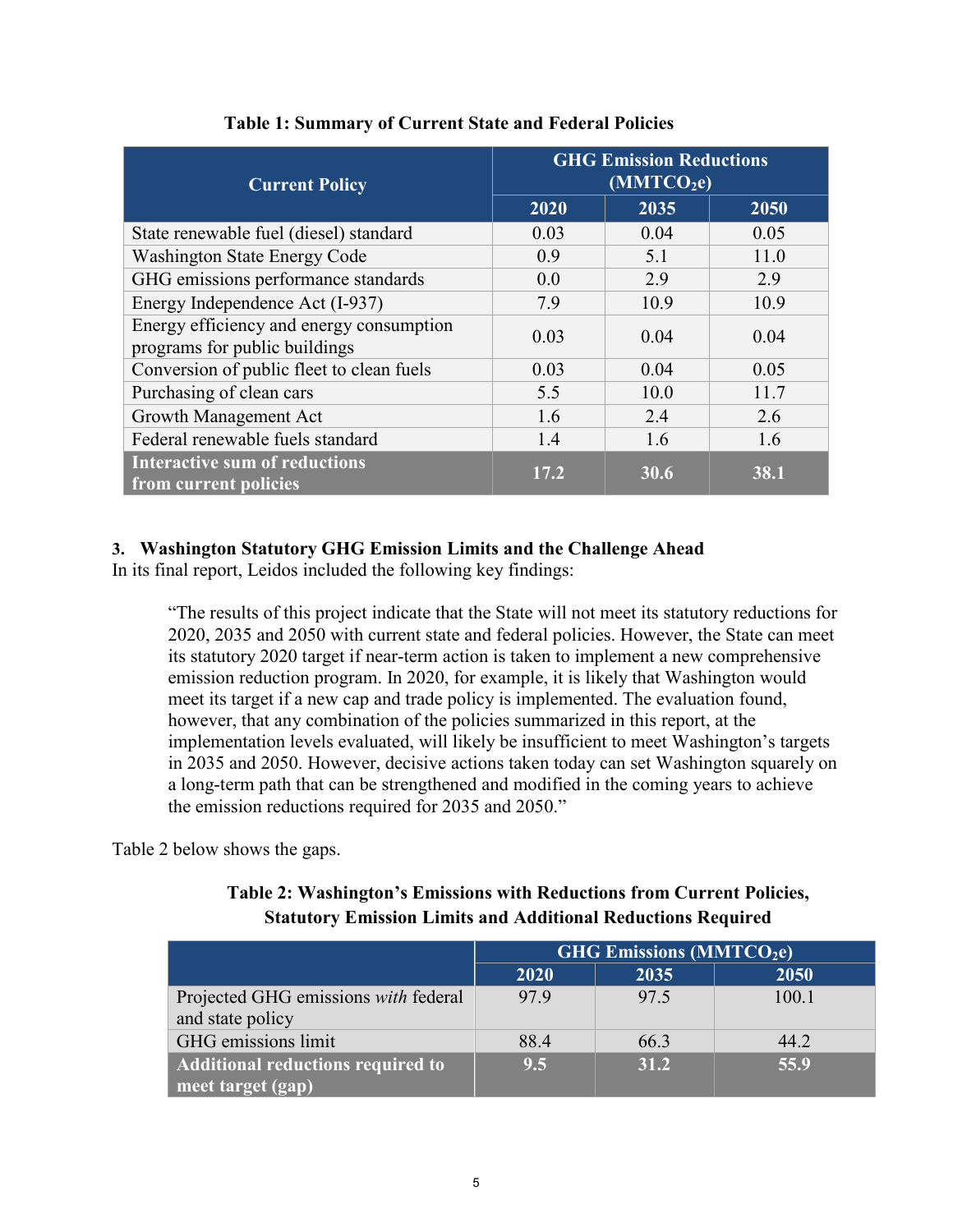#### **4. Economic Impacts of GHG Emissions Reduction Programs**

As part of the review of comprehensive greenhouse gas emission reduction programs being implemented in other states and countries, Section  $1(3)$  of the act required the consultant to include available information on cost per ton of emission reduction, relative impacts on different sectors of the jurisdiction's economy (including power rates, agriculture, manufacturing and transportation fuel costs) and impacts on household spending (including fuel, food and housing costs). In addition, the act required the consultant to analyze "existing studies of the potential costs to Washington consumers and businesses of greenhouse gas emissions reduction programs or strategies being implemented in other jurisdictions."

Leidos examined and summarized the information on potential costs and benefits to Washington consumers and businesses for each of the reviewed policies (see Task 2 Final Report and Appendix A). In addition, for a sub-set of policies, Leidos performed original analysis and calculations of cost effectiveness to provide a better understanding of the emissions reduction opportunities and costs in Washington. To better illustrate the range of economic impacts of programs implemented in other jurisdictions, Leidos created a [table](http://www.governor.wa.gov/issues/economy/climateWorkgroup/documents/CLEW_EconomicImpactSummary_20131106.pdf) summarizing the available economic information and data related to each policy or program evaluated under Task 2.

For most policies, the availability of detailed economic information is limited. Costs and benefits for programs implemented in other jurisdictions varied widely due to differences in policy designs and study assumptions.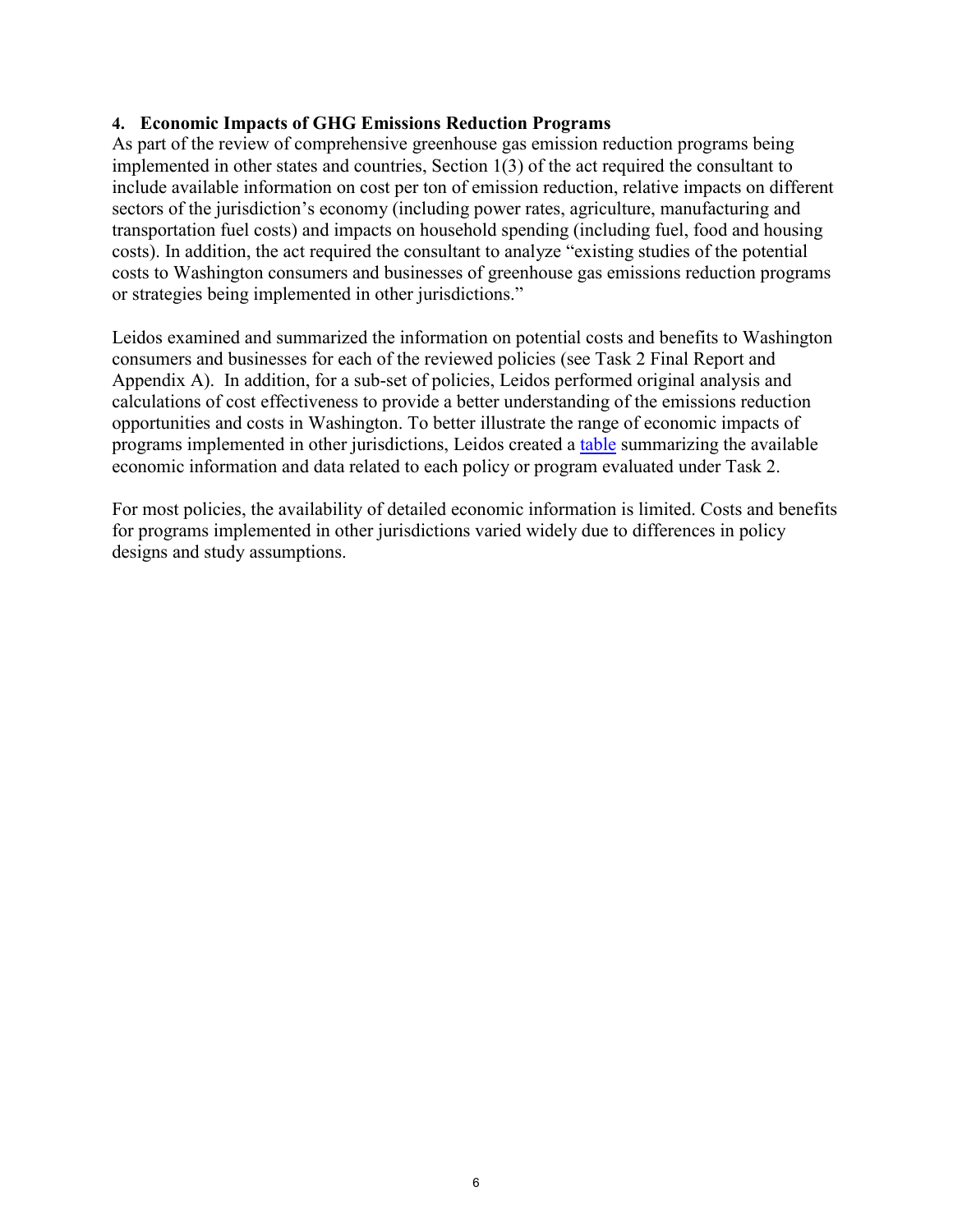# **II. Actions Proposed by Governor Inslee, Senator Ranker and Representative Fitzgibbon**

### **A. Findings and Conclusions**

- The Climate Legislative and Executive Workgroup is charged by law "to recommend" a state program of actions and policies to reduce greenhouse gas emissions, that if implemented would ensure achievement of the state's emissions targets in RCW 70.235.020."
- From the technical evaluation, the Workgroup has learned that, despite significant progress, our statutory carbon pollution limits will not be met without additional action. We learned that current state and federal policies will get us well over half way toward the state's 2020 emission limits. However, our 2020 statutory limits will not be met without additional action, and even further actions will be required to achieve the limits in later years.
- Action will be needed on multiple fronts, both to ensure that the limits are met and to fairly allocate the responsibility for action. Action needs to start soon to allow the time needed for more gradual changes. Washington must reduce carbon emissions in the most cost-effective way possible, and the longer we wait, the more expensive the carbon reductions necessary to reach a safe level will be. Thus it is in the economic interest of Washingtonians to act now.
- To meet the Workgroup's statutory obligation, we have identified a set of actions that will secure the additional emission reductions by the required dates, and are recommending that the state move forward to design and implement these actions.
- The law further calls for prioritizing actions based on both environmental and cost effectiveness (i.e., ensuring the greatest amount of environmental benefit for each dollar spent), requiring consideration of the costs, benefits and results of the proposed actions.
- Based on the information reviewed by the Workgroup, we believe the proposed policies are the most effective tools we have available to meet our state emission limits. As we move forward, it will be important to design our actions in a way that maximizes the benefits and minimizes the costs of implementation by directly considering our emissions and energy sources, and our businesses and jobs.
- By taking action now, we can do our part in preventing climate change from becoming worse while concurrently capturing the job growth opportunities of a clean energy economy. This is a tall order, but one we are confident we can, and must, achieve.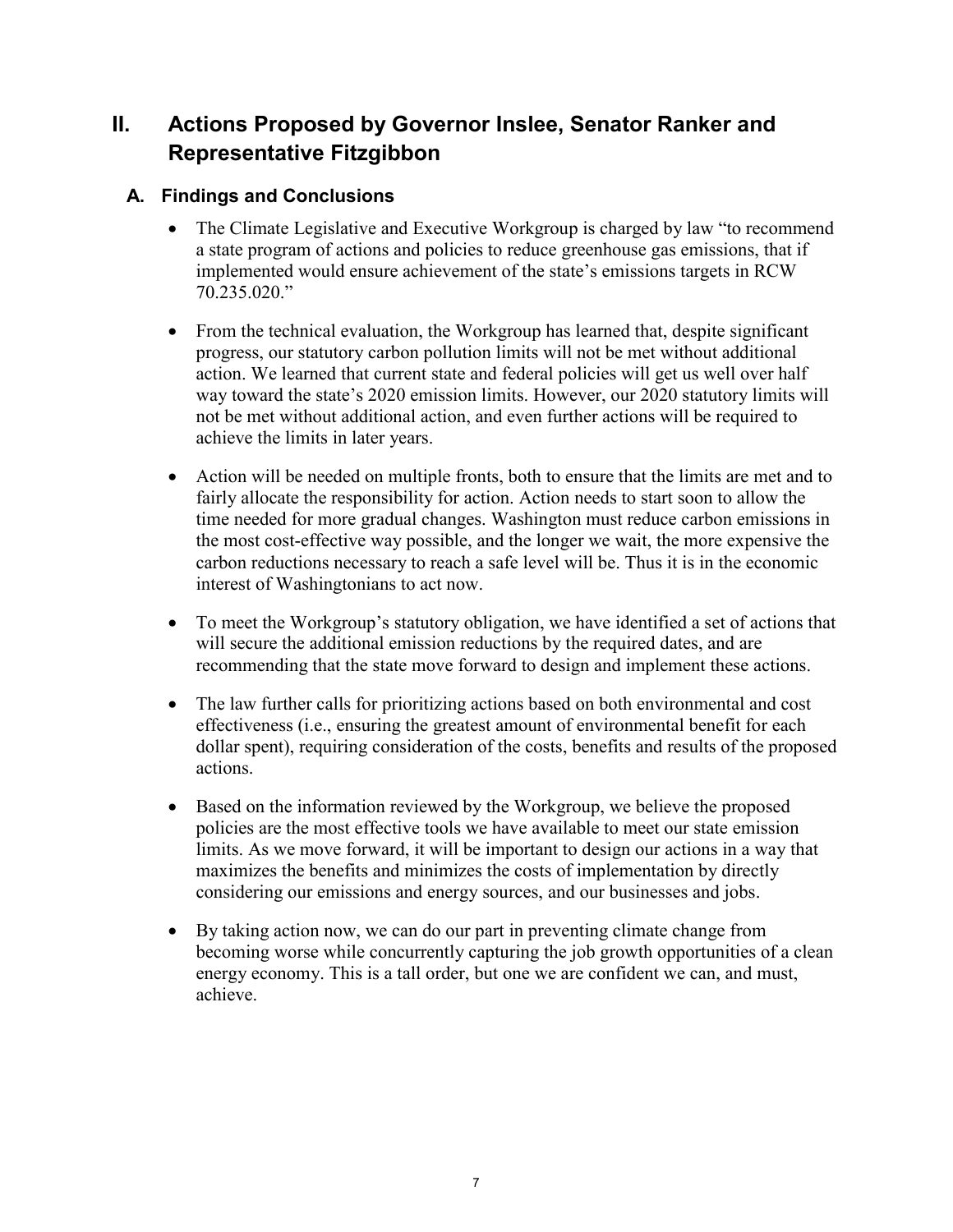#### **B. Next Steps**

#### **1. Proposed Actions to Meet Washington's Carbon Pollution Statutory Limits**  To meet the statutory charge, we propose the following five programs be developed and implemented in Washington:

1) A cap on carbon pollution emissions should be established. It should set binding limits that reduce emissions over time and institute the necessary market mechanisms to meet the cap in the most effective and efficient manner possible. Establishing a cap on carbon pollution emissions is the most certain and fair way to tackle this challenge, and will provide the foundation for other actions.

This cap-and-market program should focus on the larger emission sectors such as transportation, buildings and electricity, as they account for most of the forecasted Washington emissions. The program should include allowance policies, cost containment and other options and measures that help offset the cost impact to consumers and workers, protect low-income households and assist energy-intensive, trade-exposed businesses in their transition from carbon-based fuels. It should also establish a clear framework for oversight and regulation of the markets.

- 2) Adopt measures to reduce our use of electricity generated by coal-powered facilities in other states. We should seek to negotiate agreements with key utilities and others to reduce and eliminate the use of electrical power produced from coal over time. Though coal is used for a relatively small share of our electricity, it generates most of the carbon pollution emissions from this sector.
- 3) Establish an energy smart building program to include promotion of new financing, incentives and support. The program should encourage the construction of new buildings that are as energy-neutral as possible, with advanced building design, efficient appliances, on-site power generation and smart controls. For existing buildings, the program should establish cost-effective, energy-efficiency retrofits as the norm, not the exception, with support systems to assist businesses and homeowners. We know energy efficiency is one of the most cost-effective ways to reduce emissions, shrink costs, increase our productivity and competitiveness and accelerate the creation of thousands of local jobs.
- 4) Take actions to help finance the use of clean energy to include dedicated and sustained funding to help our research institutions, utilities and businesses develop, demonstrate and deploy new renewable energy and energy-efficiency technologies. These technologies will help reduce carbon pollution emissions, grow the state's economy and maintain our global competitiveness.
- 5) Adopt measures that will modernize our system for transporting goods and people by increasing efficiency and reducing costs and emissions. In addition to providing incentives for the purchase of clean cars, and accelerating the use of cleaner fuels, we need to improve how we plan and fund our transportation system. Our land use plans should incorporate climate change considerations and better connect land use and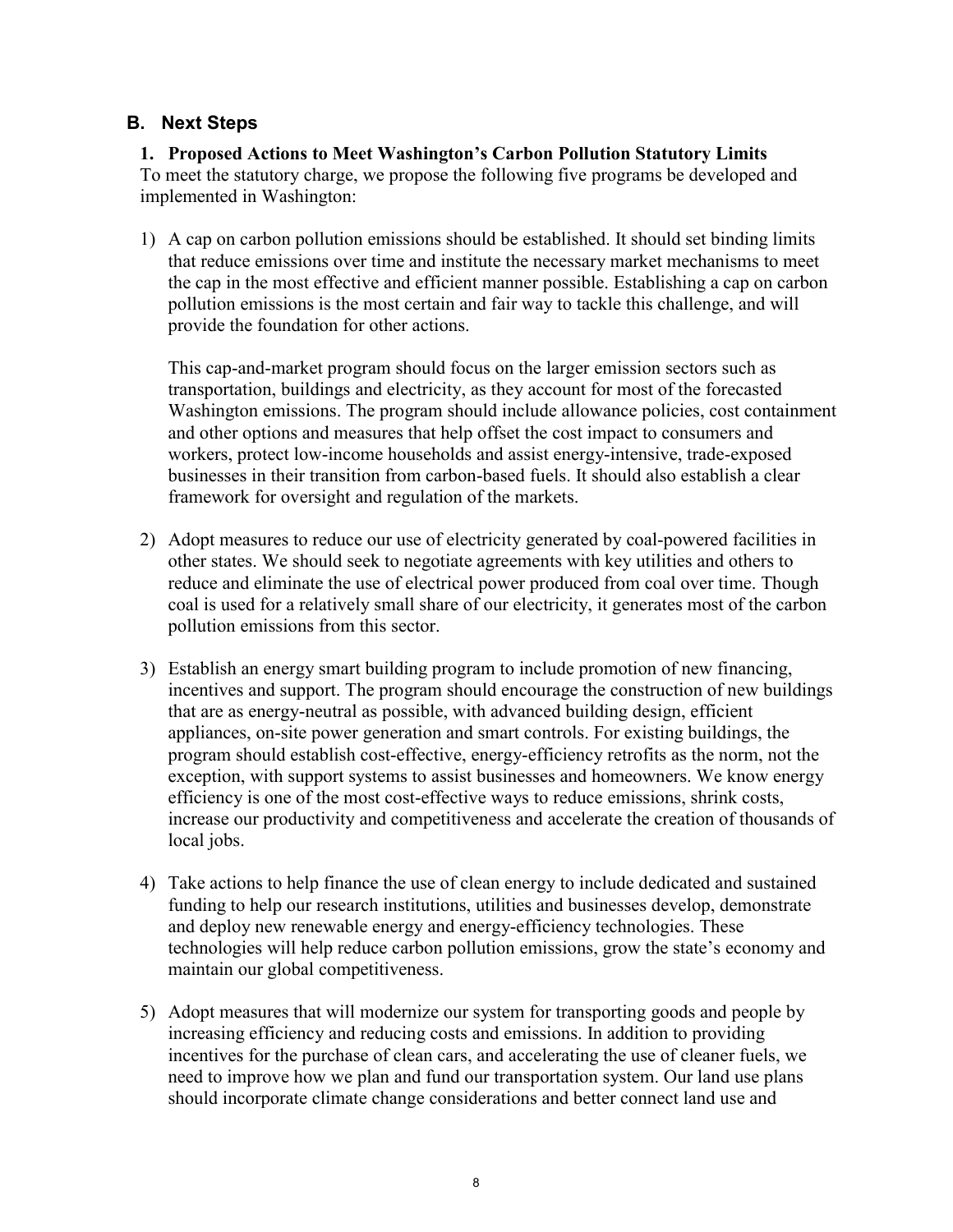transportation plans. We should also implement programs to secure broader implementation of multimodal transportation systems and prioritize investments in choices such as transit that reduce carbon emissions.

#### **2. Program Design Considerations**

To guide the design and implementation of the above programs, we propose the following design considerations. At a minimum, the program should:

- Be fair in allocating responsibility to sources;
- Be as effective as possible in terms of both emissions and costs;
- Prevent loss of jobs and shifting of emissions to out-of-state sources ("leakage") to the extent possible;
- Provide clear accountability for, along with appropriate flexibility in, compliance;
- Consider the costs of implementing each program component on Washington businesses and households, and provide appropriate measures to address the needs of small businesses, low-income families and industries that are exposed to competitive disadvantages; and
- Provide for ongoing monitoring, evaluation and adjustment of the program as needed to secure benefits and minimize unintended consequences.

#### **3. Economic Considerations**

The Workgroup considered the costs and benefits of similar programs in other states and countries, and found a wide range of possible costs and benefits, depending on how a policy was applied and what assumptions were used in the analysis. Some of the studies brought forward were outdated or not fully applicable to Washington and some did not reflect cost containment measures or lessons learned through implementation.

Several programs implemented in other jurisdictions have demonstrated the opportunity for positive economic outcomes. However, the analysis most relevant to Washington was conducted in 2009. The results of the analysis indicated that the Western Climate Initiative cap and trade strategy, if implemented as designed, would result in a net increase of 19,300 jobs and \$3.3 billion more in economic output in Washington state by 2020.

A complete picture of the economic implications of climate change to the state must also consider the costs of inaction. Studies conducted by the University of Oregon found that, absent additional action to mitigate the impacts of climate change, each household in Washington will pay an additional \$3,633 each year by 2020 (2008 dollars) — a total cost to the state is almost \$10 billion by 2020. These costs come from a wide range of predicted impacts, including irrigation and hydropower impacts from lost snowpack and natural water storage, higher public health-related costs, higher energy costs (more demand and less hydropower supply), higher wildland fire costs, and more coastal and storm damage.

To design an emissions reduction program that will work best for Washington, we will need to conduct our own economic analysis. Analysis of the costs and benefits of these policies for Washington can be used to refine the policies and to put in place actions to offset and mitigate impacts that are not acceptable. If further evaluation shows that an action would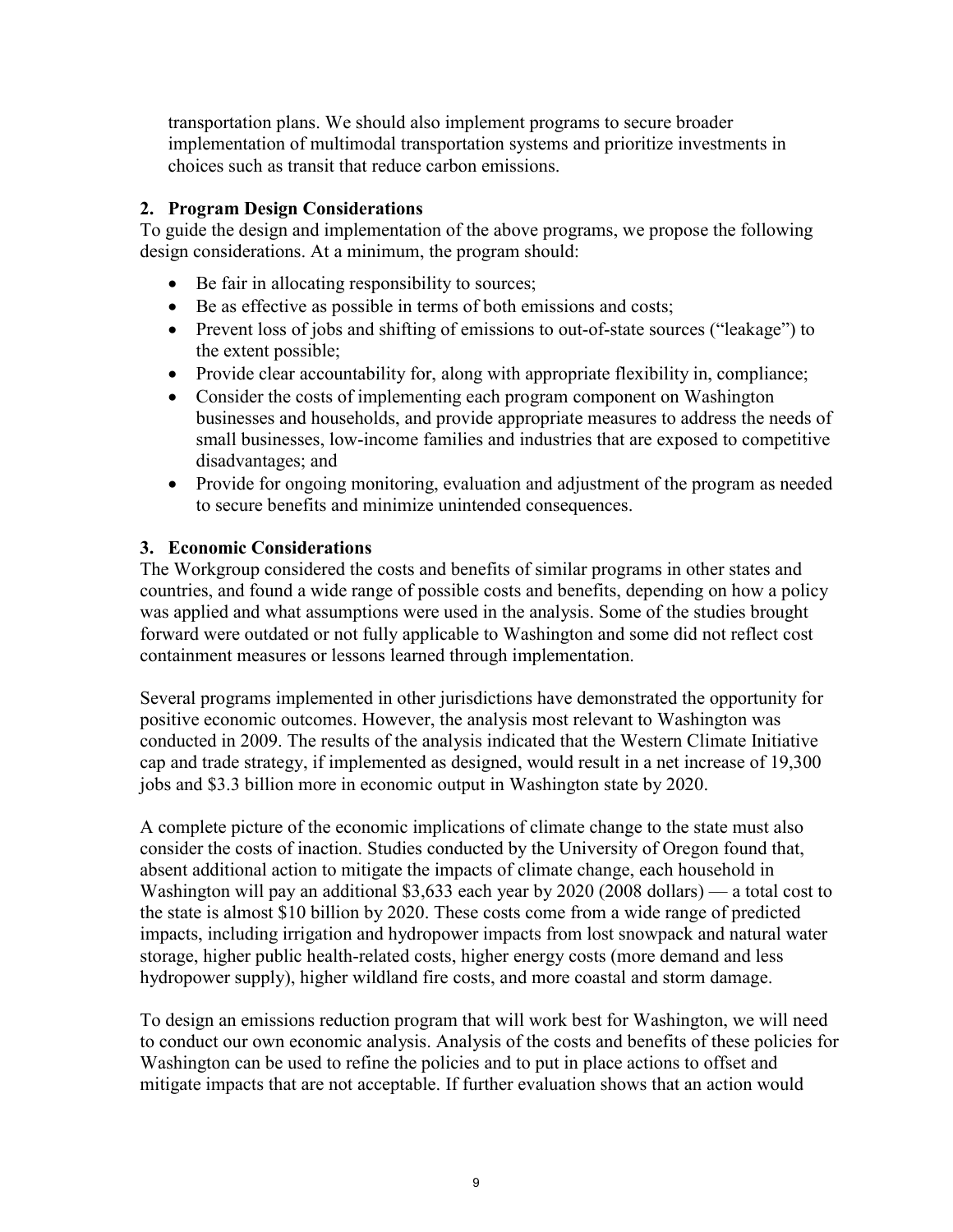result in unavoidable and unacceptable costs to Washington, the action should be refined or rejected.

This approach will ensure a cost-effective and fair program — one that will both meet our carbon pollution emission limits and improve the economic conditions for Washington businesses and consumers. This will require engaging our experts, businesses and citizens in our next steps.

#### **4. Future Process and Timeline**

- a. Work execution. The policy designs and economic analysis should be organized and conducted by the executive branch in 2014. Affected and interested stakeholders and subject-matter experts should be consulted to ensure full consideration of the relative effectiveness and the costs and benefits of design alternatives. The design group should be informed by the evaluation work done by Leidos and by the lessons from carbon pollution reduction programs in other jurisdictions.
- b. Economic analysis. Once designed, the program should undergo expert economic analysis. The Office of Financial Management Forecasting Office should coordinate this analysis by seeking expertise from qualified and independent consultant(s). The analysis should include cost effectiveness of emission reductions (cost per ton), evaluation of a broad range of costs and benefits for the overall economy and specific business sectors (manufacturing, agriculture, construction, industrial, transportation, etc.), and the effects (positive, negative and net) on jobs, households, fuel and energy prices and other key economic health indicators.

Once completed, the economic analysis should be subject to rigorous and independent peer review.

As warranted by the economic analysis, the policy designs should be revised to maximize benefits and minimize costs to Washington consumers, businesses and citizens.

c. The Legislature should be actively engaged in this process through an ongoing executive and legislative dialogue on the actions we should take to reduce greenhouse gas emissions, consistent with the established statutory limits. Once specific proposals emerge, they will be subject to review by legislators, stakeholders and our citizens.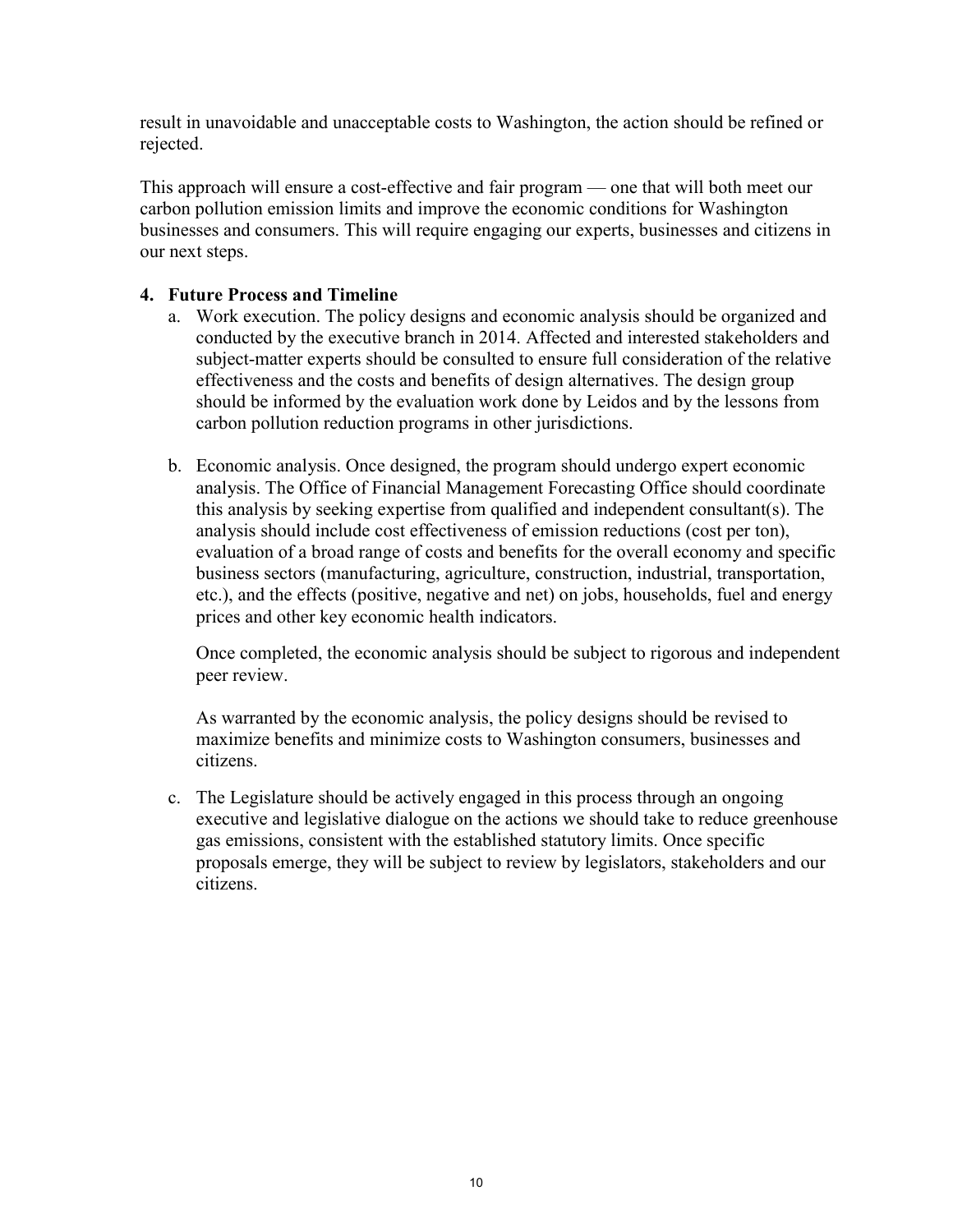#### CERTIFICATION OF ENROLLMENT

#### **ENGROSSED SECOND SUBSTITUTE SENATE BILL 5802**

Chapter 6, Laws of 2013

63rd Legislature 2013 Regular Session

GREENHOUSE GAS EMISSIONS--TARGETS

EFFECTIVE DATE: 04/02/2013

Passed by the Senate March 13, 2013 YEAS 37 NAYS 12

BRAD OWEN

**President of the Senate**

Passed by the House March 25, 2013 YEAS 61 NAYS 32

FRANK CHOPP

**Speaker of the House of Representatives**

Approved April 2, 2013, 1:44 P.M.

CERTIFICATE

I, Hunter G. Goodman, Secretary of the Senate of the State of Washington, do hereby certify that the attached is **ENGROSSED SECOND SUBSTITUTE SENATE BILL 5802** as passed by the Senate and the House of Representatives on the dates hereon set forth.

HUNTER G. GOODMAN

**Secretary**

FILED

April 2, 2013

JAY INSLEE

**Governor of the State of Washington**

**Secretary of State State of Washington**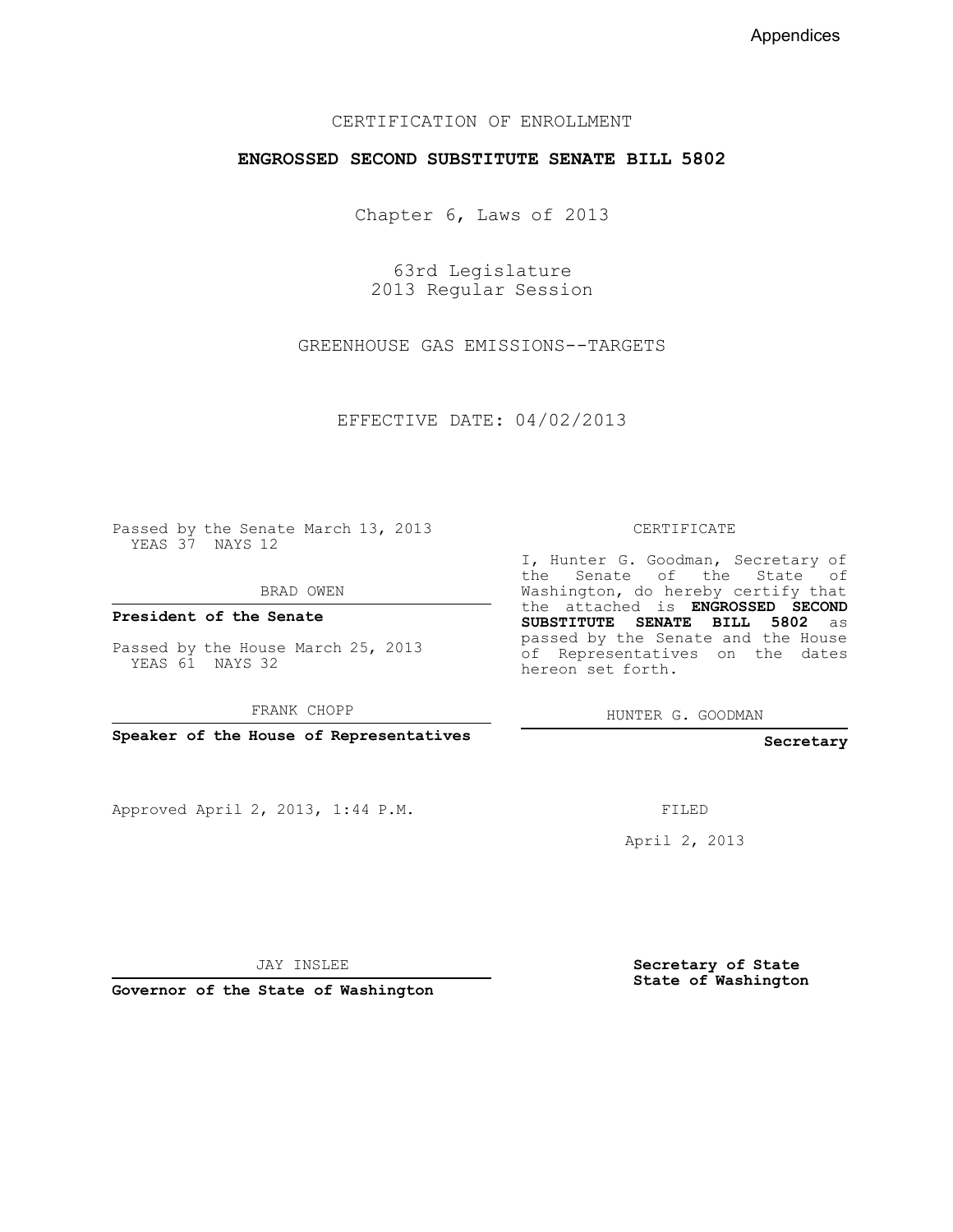#### **ENGROSSED SECOND SUBSTITUTE SENATE BILL 5802** \_\_\_\_\_\_\_\_\_\_\_\_\_\_\_\_\_\_\_\_\_\_\_\_\_\_\_\_\_\_\_\_\_\_\_\_\_\_\_\_\_\_\_\_\_

\_\_\_\_\_\_\_\_\_\_\_\_\_\_\_\_\_\_\_\_\_\_\_\_\_\_\_\_\_\_\_\_\_\_\_\_\_\_\_\_\_\_\_\_\_

Passed Legislature - 2013 Regular Session

#### **State of Washington 63rd Legislature 2013 Regular Session**

**By** Senate Ways & Means (originally sponsored by Senators Ranker, Kohl-Welles, McAuliffe; by request of Governor Inslee)

READ FIRST TIME 03/01/13.

 1 AN ACT Relating to developing recommendations to achieve the 2 state's greenhouse gas emissions targets; creating new sections; and 3 declaring an emergency.

4 BE IT ENACTED BY THE LEGISLATURE OF THE STATE OF WASHINGTON:

 5 NEW SECTION. **Sec. 1.** (1) The office of financial management shall 6 contract with an independent and objective consultant or consultants, 7 as selected by the climate legislative and executive work group created 8 in section 2 of this act, to prepare a credible evaluation of 9 approaches to reducing greenhouse gas emissions, as outlined in this 10 section.

11 (2) The evaluation must be provided to the governor by October 15, 12 2013, for use by the climate legislative and executive work group 13 created in section 2 of this act, and prior to that date the 14 independent and objective consultant or consultants selected under 15 subsection (1) of this section may provide selective analyses, drafts, 16 or portions of the report to the work group.

17 (3) The evaluation must include a review of comprehensive 18 greenhouse gas emission reduction programs being implemented in other 19 states and countries, including a review of reduction strategies being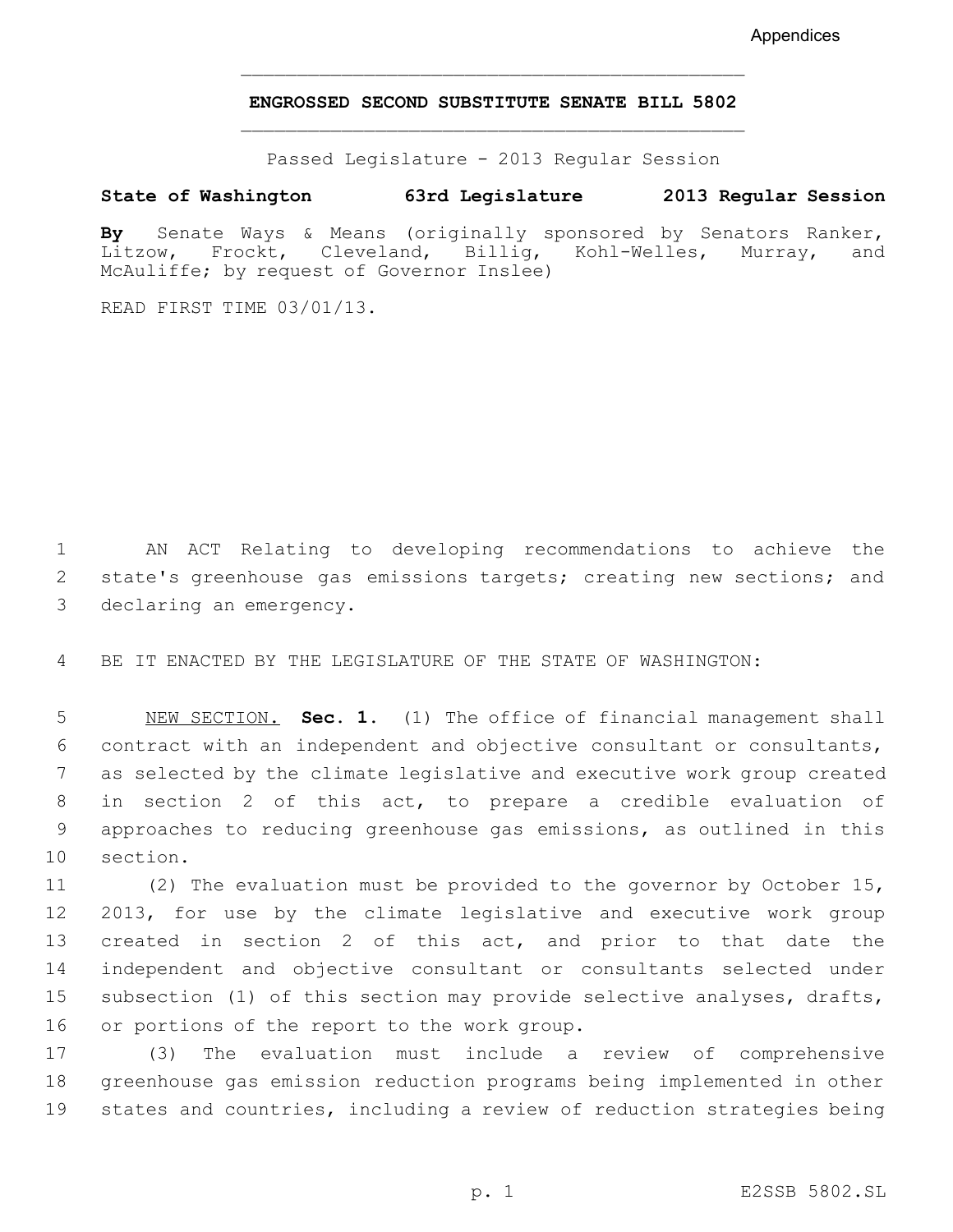1 implemented in the Pacific Northwest, on the west coast, in neighboring 2 provinces in Canada, and in other regions of the country. For each 3 program, the evaluation must include available information about:

 4 (a) The effectiveness in achieving the jurisdiction's emission 5 reduction objectives, including the cost per ton of emission reduction;

 6 (b) The relative impact upon different sectors of the 7 jurisdiction's economy, including power rates, agriculture, 8 manufacturing, and transportation fuel costs;

 9 (c) The impacts upon household consumption and spending, including 10 fuel, food, and housing costs, and program measures to mitigate impacts 11 to low-income populations;

12 (d) Displacement of emission sources from the jurisdiction due to 13 the program;

14 (e) Any significant cobenefits to the jurisdiction, such as 15 reduction of potential adverse effects to public health, from 16 implementing the program;

17 (f) Opportunities for new manufacturing infrastructure, investments 18 in cleaner energy, and greater energy efficiency and jobs;

19 (g) Achievements in greater independence from fossil fuels and the 20 costs and benefits to their economy of doing so; and

21 (h) The most effective strategy and the trade-offs made to 22 implement that strategy.

23 (4) The evaluation must analyze:

24 (a) Washington's emissions and related energy consumption profile, 25 including:

26 (i) Total expenditures for energy by fuel category; and

27 (ii) The sources of the fuels, including imports of oil and other 28 fossil fuels;

29 (b) Options for an approach to emissions reduction that would 30 increase expenditures upon energy sources produced in state relative to 31 expenditures upon imported energy sources, and how that increase would 32 affect job growth and economic performance;

33 (c) Opportunities for new manufacturing infrastructure and other 34 job producing investments in Washington relating to cleaner energy and 35 greater energy efficiency;

36 (d) Existing studies of the potential costs to Washington consumers 37 and businesses of greenhouse gas emissions reduction programs or 38 strategies being implemented in other jurisdictions;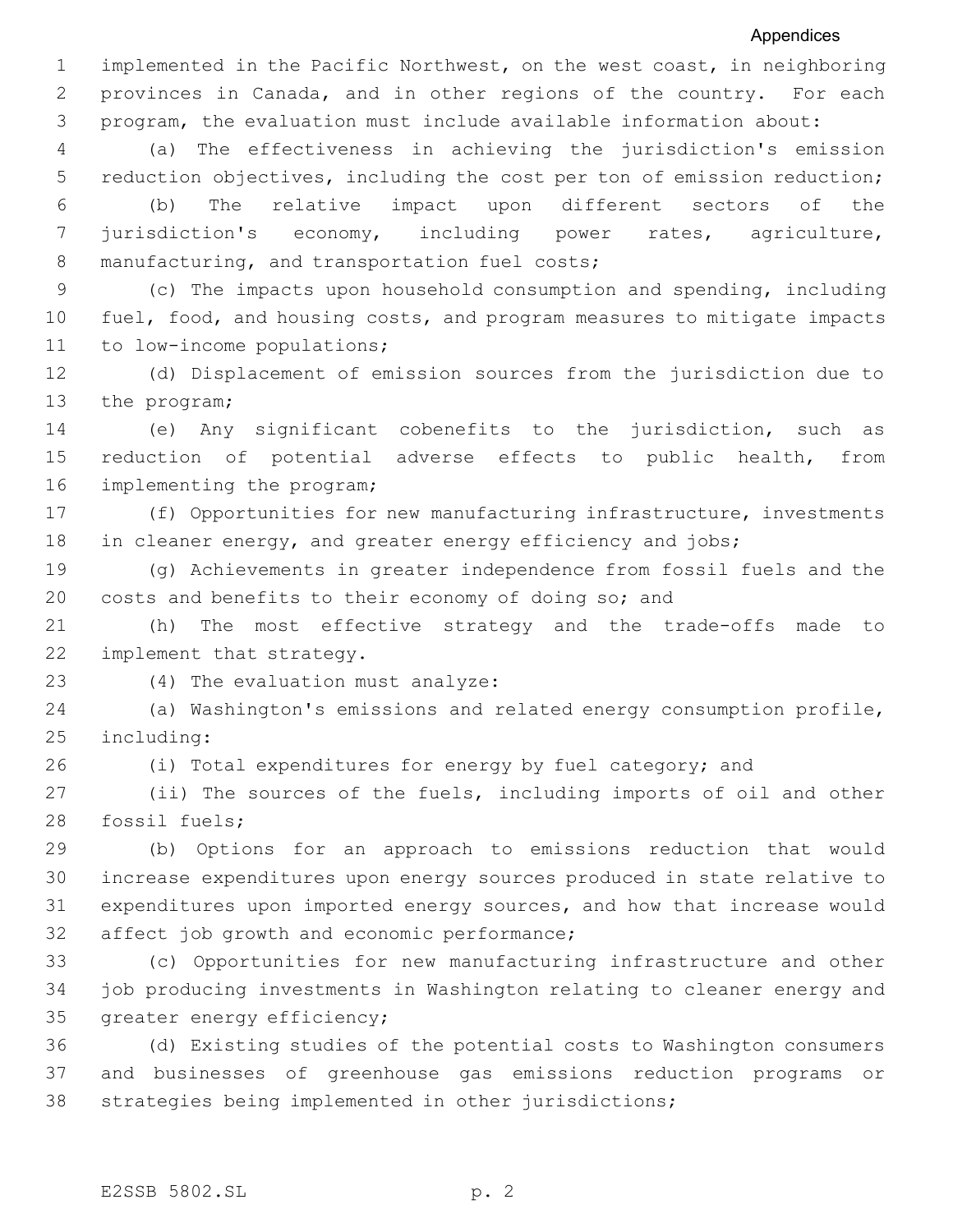1 (e) Washington state policies to stabilize or reduce greenhouse gas 2 emissions that will contribute to meeting the greenhouse gas emissions 3 targets, including: 4 (i) Renewable fuels standard; 5 (ii) Energy codes adopted by the state building code council; 6 (iii) Emission performance standards; 7 (iv) Appliance standards; 8 (v) The energy independence act; 9 (vi) Energy efficiency and energy consumption requirement programs 10 for public buildings; 11 (vii) Conversion of public vehicles to clean fuels; and 12 (viii) Public purchasing requirements of vehicles that use clean 13 fuels; and 14 (f) The overall effect on global greenhouse gas levels if 15 Washington meets its greenhouse gas emissions targets. 16 (5) The evaluation must also examine and summarize federal policies 17 that will contribute to meeting the state greenhouse emissions targets, 18 including: 19 (a) Renewable fuel standards; 20 (b) Tax incentives for renewable energy; 21 (c) Tailpipe emissions standards for vehicles; 22 (d) Corporate average fuel economy standards for cars and light 23 trucks; and 24 (e) Clean air act requirements for emissions from stationary 25 sources and fossil-fueled electric generating units. 26 NEW SECTION. **Sec. 2.** (1)(a) The climate legislative and executive 27 work group is created. The work group consists of five members and 28 includes: 29 (i) The governor, or the governor's designee, who shall be a 30 nonvoting member; 31 (ii) One member and an alternate from each major caucus of the 32 house of representatives, appointed by the speaker of the house of 33 representatives; and 34 (iii) One member and an alternate from each major caucus of the 35 senate, appointed by the president of the senate. 36 (b) An alternate may serve as a member at a work group meeting only 37 when a member from that caucus is unable to attend the meeting.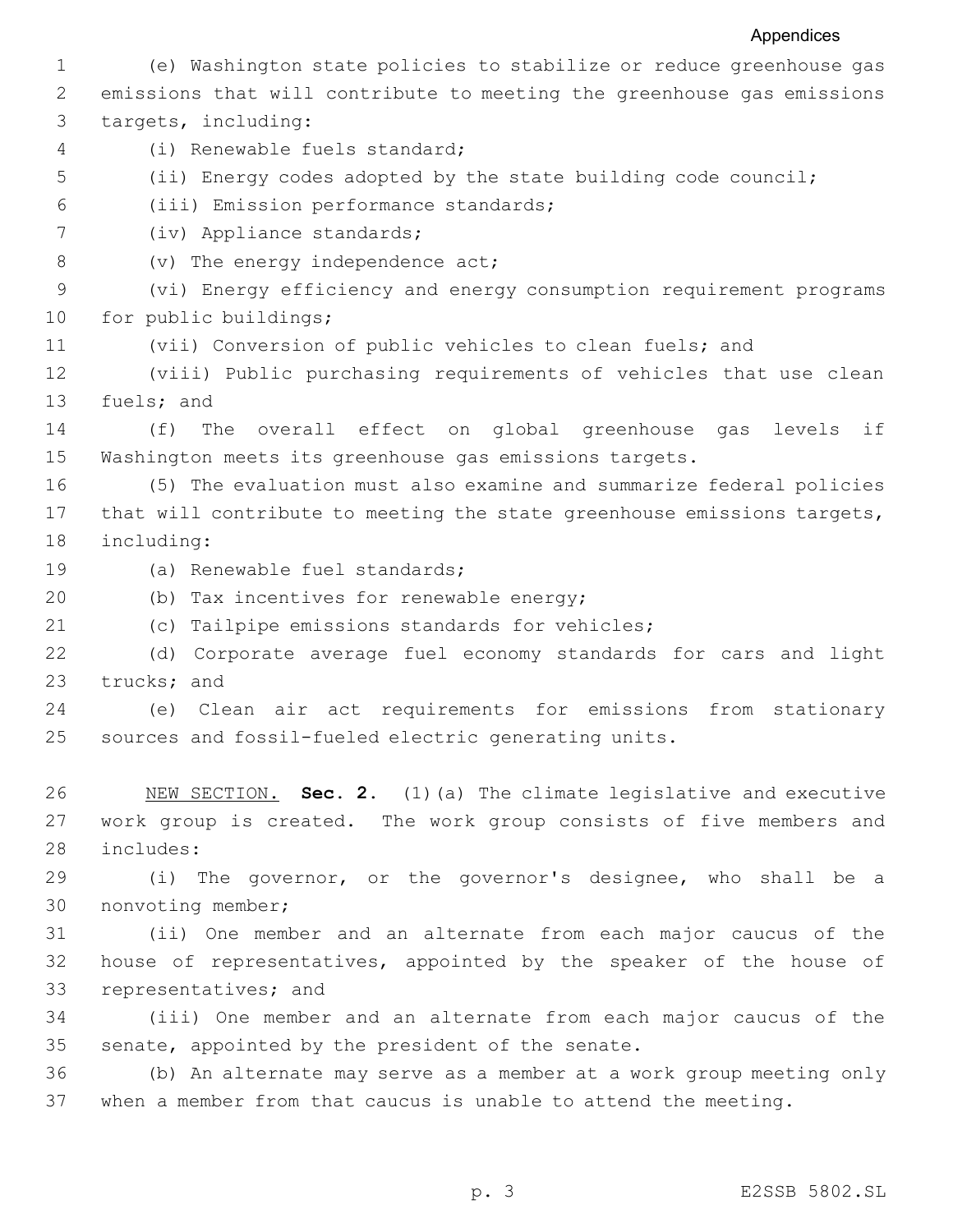1 (2) The governor or the governor's designee is the chair of the 2 work group.

 3 (3) As required under section 1(1) of this act, the work group must 4 select the consultant or consultants to be retained by the office of 5 financial management. The consultant or consultants must demonstrate 6 that they can perform nonpartisan, objective, and independent work. 7 The work group may not select a consultant or consultants whose 8 employer has retained a lobbyist in Washington state during the 9 immediately preceding five years. Nor may the work group select a 10 consultant or consultants whose employer or who has personally 11 contributed to the campaign of a statewide elected official, 12 legislative candidate, or any other political committee in the previous 13 four years. No less than four of the work group's five members must 14 support the retention of a consultant or consultants.

 (4) The purpose of the work group is to recommend a state program of actions and policies to reduce greenhouse gas emissions, that if implemented would ensure achievement of the state's emissions targets in RCW 70.235.020. The recommendations must be prioritized to ensure the greatest amount of environmental benefit for each dollar spent and 20 based on measures of environmental effectiveness, including 21 consideration of current best science, the effectiveness of the program and policies in terms of costs, benefits, and results, and how best to administer the program and policies. The work group recommendations 24 must include a timeline for actions and funding needed to implement the recommendations. In order for a recommendation to be included in the report, it must be supported by a majority of the work group's voting 27 members. Minority reports or comments must be included in the report.

28 (5) The members and alternates of the work group must be appointed 29 by May 1, 2013. The work group may meet up to twice per month and must 30 hold its first meeting by May 15, 2013.

 (6) The work group shall use the evaluation required under section 1 of this act to inform the work group regarding experiences in other jurisdictions and may call on the author of the evaluation to respond to questions. All state agencies shall also cooperate with the work group in providing information regarding previous and current climate 36 action reports and analyses.

37 (7) The work group shall schedule one or more meetings or portions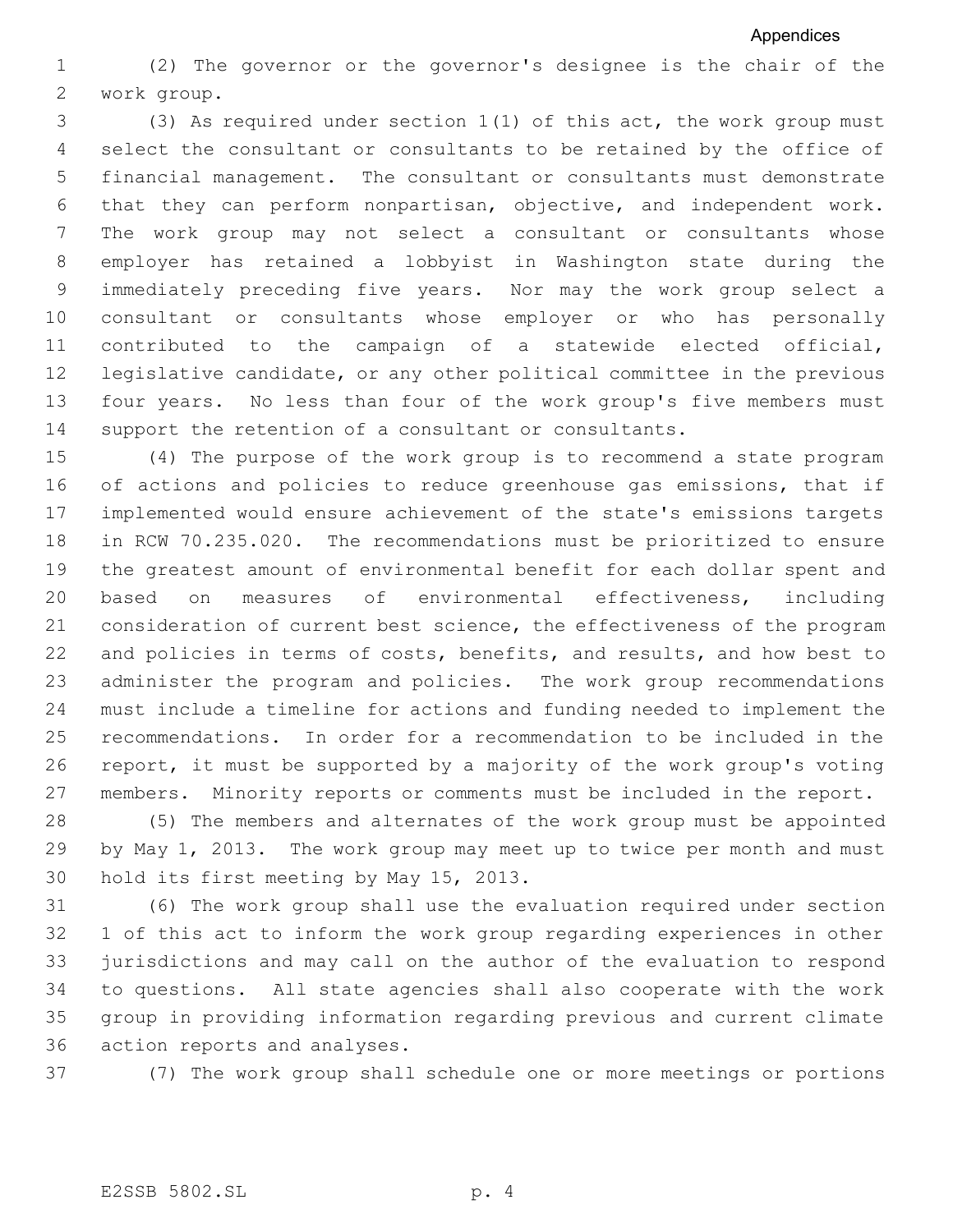1 of meetings at which the views of the public may be provided to the 2 work group.

 3 (8) The report of the work group must be provided to the 4 appropriate policy and fiscal committees of the senate and house of 5 representatives by December 31, 2013.

 6 NEW SECTION. **Sec. 3.** Nothing in this act may be construed to 7 enhance or diminish any existing authority regarding greenhouse gas 8 emissions.

 9 NEW SECTION. **Sec. 4.** This act is necessary for the immediate 10 preservation of the public peace, health, or safety, or support of the 11 state government and its existing public institutions, and takes effect 12 immediately.

> Passed by the Senate March 13, 2013. Passed by the House March 25, 2013. Approved by the Governor April 2, 2013. Filed in Office of Secretary of State April 2, 2013.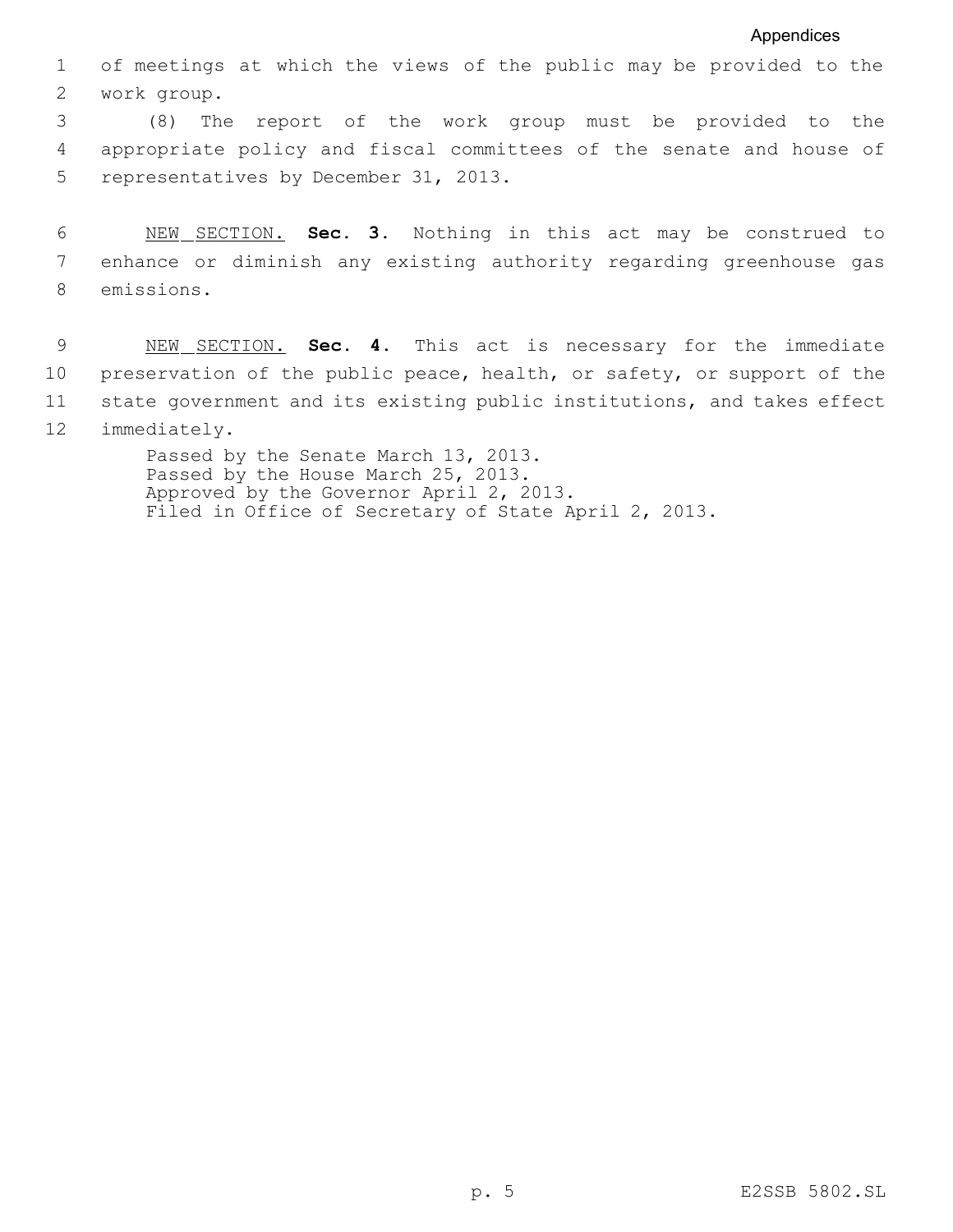# **Chapter 70.235 RCW Limiting Greenhouse Gas Emissions**

#### **70.235.020 Greenhouse gas emissions reductions — Reporting requirements**.

(1)(a) The state shall limit emissions of greenhouse gases to achieve the following emission reductions for Washington state:

(i) By 2020, reduce overall emissions of greenhouse gases in the state to 1990 levels;

 (ii) By 2035, reduce overall emissions of greenhouse gases in the state to twenty-five percent below 1990 levels;

 (iii) By 2050, the state will do its part to reach global climate stabilization levels by reducing overall emissions to fifty percent below 1990 levels, or seventy percent below the state's expected emissions that year.

 (b) By December 1, 2008, the department shall submit a greenhouse gas reduction plan for review and approval to the legislature, describing those actions necessary to achieve the emission reductions in (a) of this subsection by using existing statutory authority and any additional authority granted by the legislature. Actions taken using existing statutory authority may proceed prior to approval of the greenhouse gas reduction plan.

 (c) Except where explicitly stated otherwise, nothing in chapter 14, Laws of 2008 limits any state agency authorities as they existed prior to June 12, 2008.

(d) Consistent with this directive, the department shall take the following actions:

 (i) Develop and implement a system for monitoring and reporting emissions of greenhouse gases as required under RCW [70.94.151;](http://apps.leg.wa.gov/RCW/default.aspx?cite=70.94.151) and

 (ii) Track progress toward meeting the emission reductions established in this subsection, including the results from policies currently in effect that have been previously adopted by the state and policies adopted in the future, and report on that progress.

 (2) By December 31st of each even-numbered year beginning in 2010, the department and the \*department of community, trade, and economic development shall report to the governor and the appropriate committees of the senate and house of representatives the total emissions of greenhouse gases for the preceding two years, and totals in each major source sector. The department shall ensure the reporting rules adopted under RCW [70.94.151](http://apps.leg.wa.gov/RCW/default.aspx?cite=70.94.151) allow it to develop a comprehensive inventory of emissions of greenhouse gases from all significant sectors of the Washington economy. 17 Appendices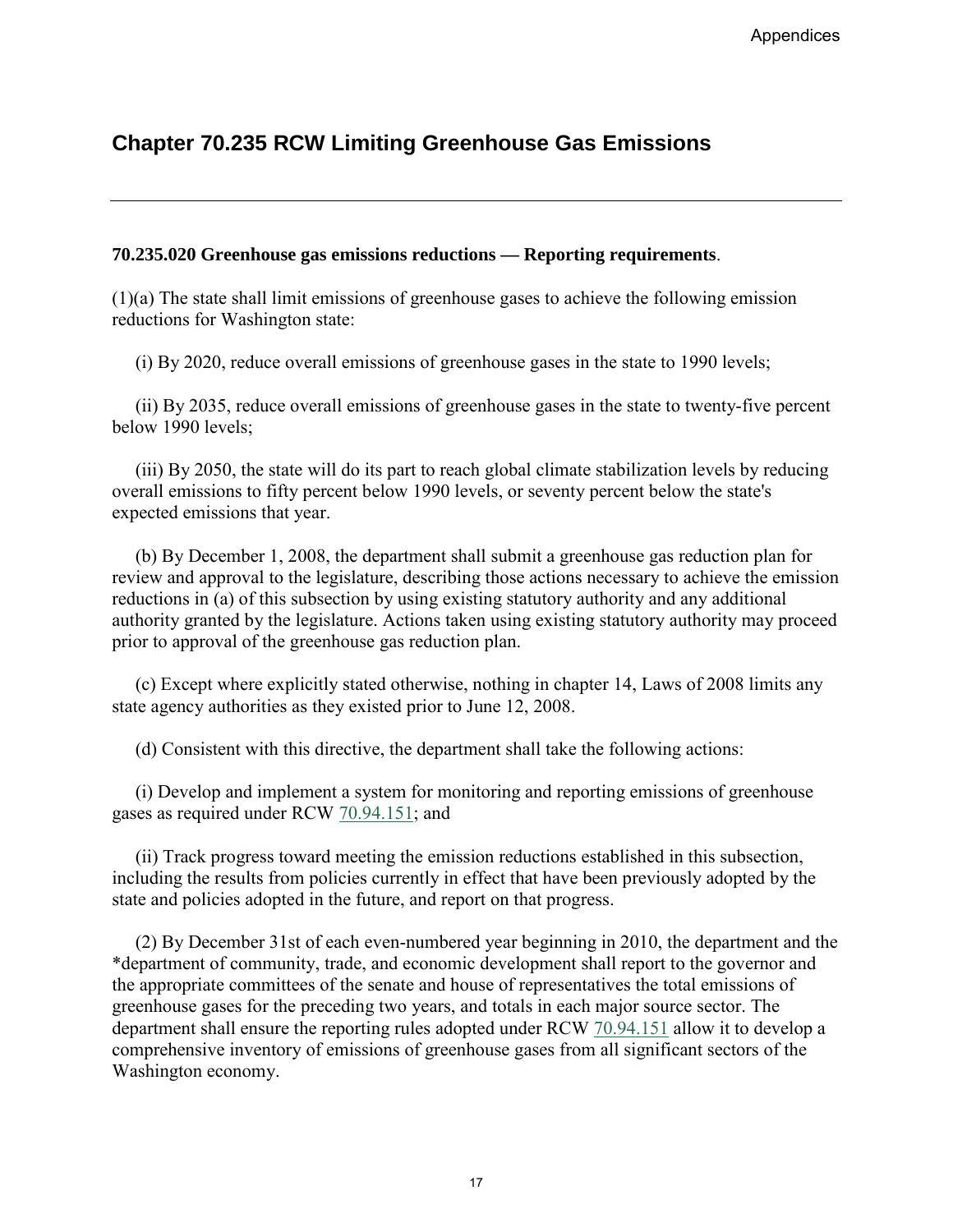(3) Except for purposes of reporting, emissions of carbon dioxide from industrial combustion of biomass in the form of fuel wood, wood waste, wood by-products, and wood residuals shall not be considered a greenhouse gas as long as the region's silvicultural sequestration capacity is maintained or increased. Appendices<br>
ans of carbon dioxide from industrial combustion<br>  $\mathbf{c}_c$ , wood by-products, and wood residuals shall<br>
inity, trade, and economic development" was<br>  $\mathbf{a}_c$  of  $\mathbf{c}_c$ .

[2008 c 14 § 3.]

#### **Notes:**

 **\*Reviser's note:** The "department of community, trade, and economic development" was renamed the "department of commerce" by 2009 c 565.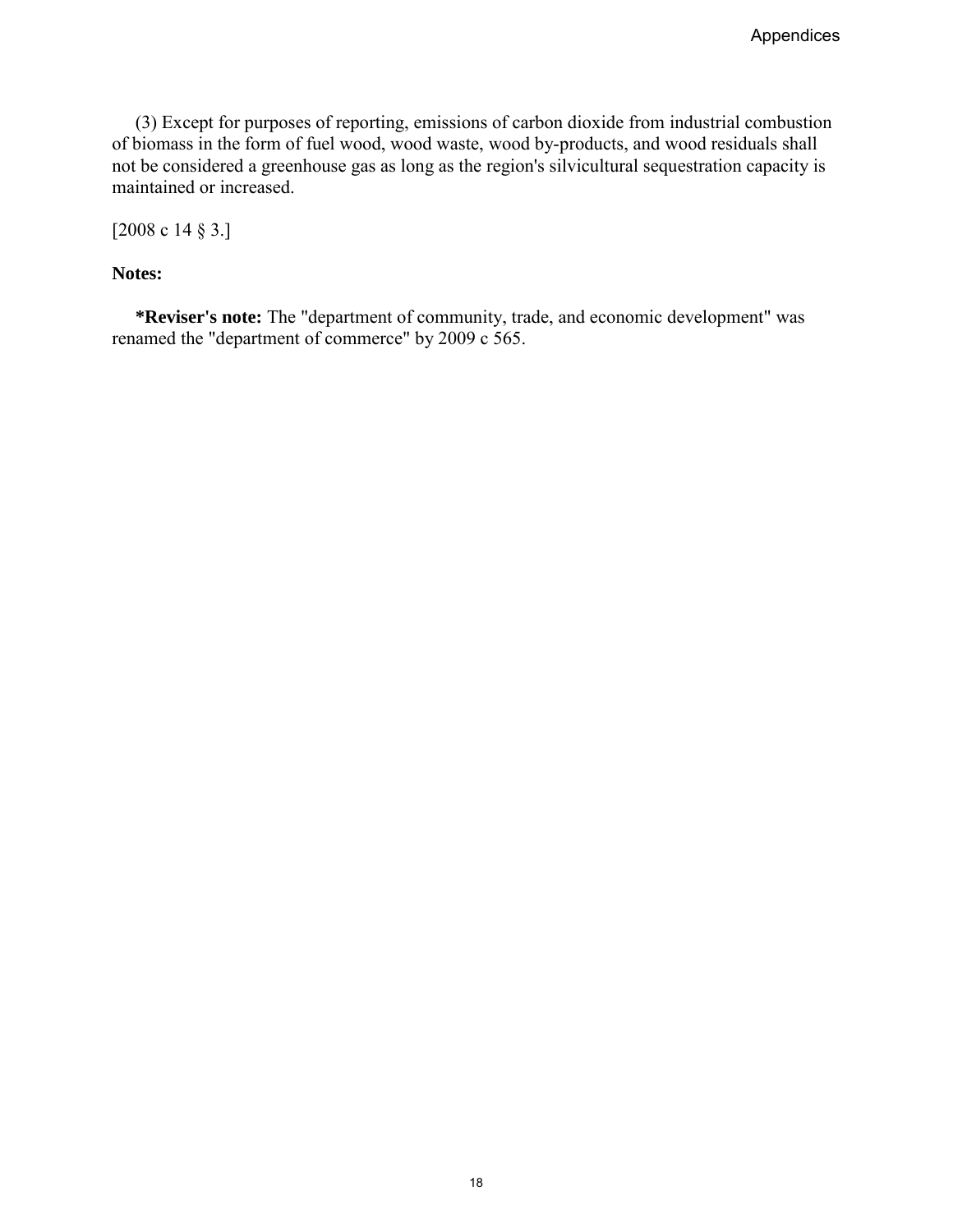# <span id="page-24-0"></span>**Climate Legislative and Executive Workgroup**

### **Schedule[1](#page-24-0)**

|                                                            | Appendices                                                                                                                                                           |  |  |  |  |  |  |  |
|------------------------------------------------------------|----------------------------------------------------------------------------------------------------------------------------------------------------------------------|--|--|--|--|--|--|--|
|                                                            | <b>Climate Legislative and Executive Workgroup</b>                                                                                                                   |  |  |  |  |  |  |  |
| Schedule <sup>1</sup>                                      |                                                                                                                                                                      |  |  |  |  |  |  |  |
| Location                                                   | <b>Meeting Content</b>                                                                                                                                               |  |  |  |  |  |  |  |
| Columbia<br>Room                                           | Discussed process and schedule                                                                                                                                       |  |  |  |  |  |  |  |
| <b>HHR A</b>                                               | Interviewed and selected evaluation consultant                                                                                                                       |  |  |  |  |  |  |  |
| SHR <sub>3</sub>                                           | Interviewed and selected project manager/facilitator                                                                                                                 |  |  |  |  |  |  |  |
| <b>HHR A</b>                                               | Discussed results of Task 1 <sup>2</sup> (Analyses of WA Emissions<br>& Related Energy Consumption)                                                                  |  |  |  |  |  |  |  |
| SHR <sub>3</sub>                                           | Discussed results of Task 3 (Evaluation of Federal<br>Policies) and Task 2 (Evaluation of Comprehensive GHG<br>Emissions Reduction Programs Outside WA)              |  |  |  |  |  |  |  |
| <b>HHR A</b>                                               | Identified list of possible policies and actions and related<br>additional analyses                                                                                  |  |  |  |  |  |  |  |
| <b>Spokane Falls</b><br><b>Community College</b><br>campus | Public Hearing to take public comments                                                                                                                               |  |  |  |  |  |  |  |
| <b>Bell Harbor Seattle</b>                                 | Public Hearing to take public comments                                                                                                                               |  |  |  |  |  |  |  |
| SHR <sub>4</sub>                                           | Reviewed Leidos' economic analyses of possible policies,<br>and discussed actions and policies identified by members                                                 |  |  |  |  |  |  |  |
| <b>HHRA</b>                                                | Discussed the two proposals submitted for public<br>comments                                                                                                         |  |  |  |  |  |  |  |
| <b>HHR A</b>                                               | Public Hearing on the two proposals                                                                                                                                  |  |  |  |  |  |  |  |
|                                                            | <b>Issued Final Report</b>                                                                                                                                           |  |  |  |  |  |  |  |
|                                                            | <sup>1</sup> Agendas, materials and meeting summaries are posted under Past Meetings in:<br>http://www.governor.wa.gov/issues/economy/climateWorkgroup/meetings.aspx |  |  |  |  |  |  |  |
|                                                            | $2$ Tasks 1, 2 and 3 are posted under Evaluation Reports: produced by Leidos in:<br>http://www.governor.wa.gov/issues/economy/climateWorkgroup/default.aspx.         |  |  |  |  |  |  |  |
|                                                            |                                                                                                                                                                      |  |  |  |  |  |  |  |
|                                                            | 19                                                                                                                                                                   |  |  |  |  |  |  |  |
|                                                            |                                                                                                                                                                      |  |  |  |  |  |  |  |